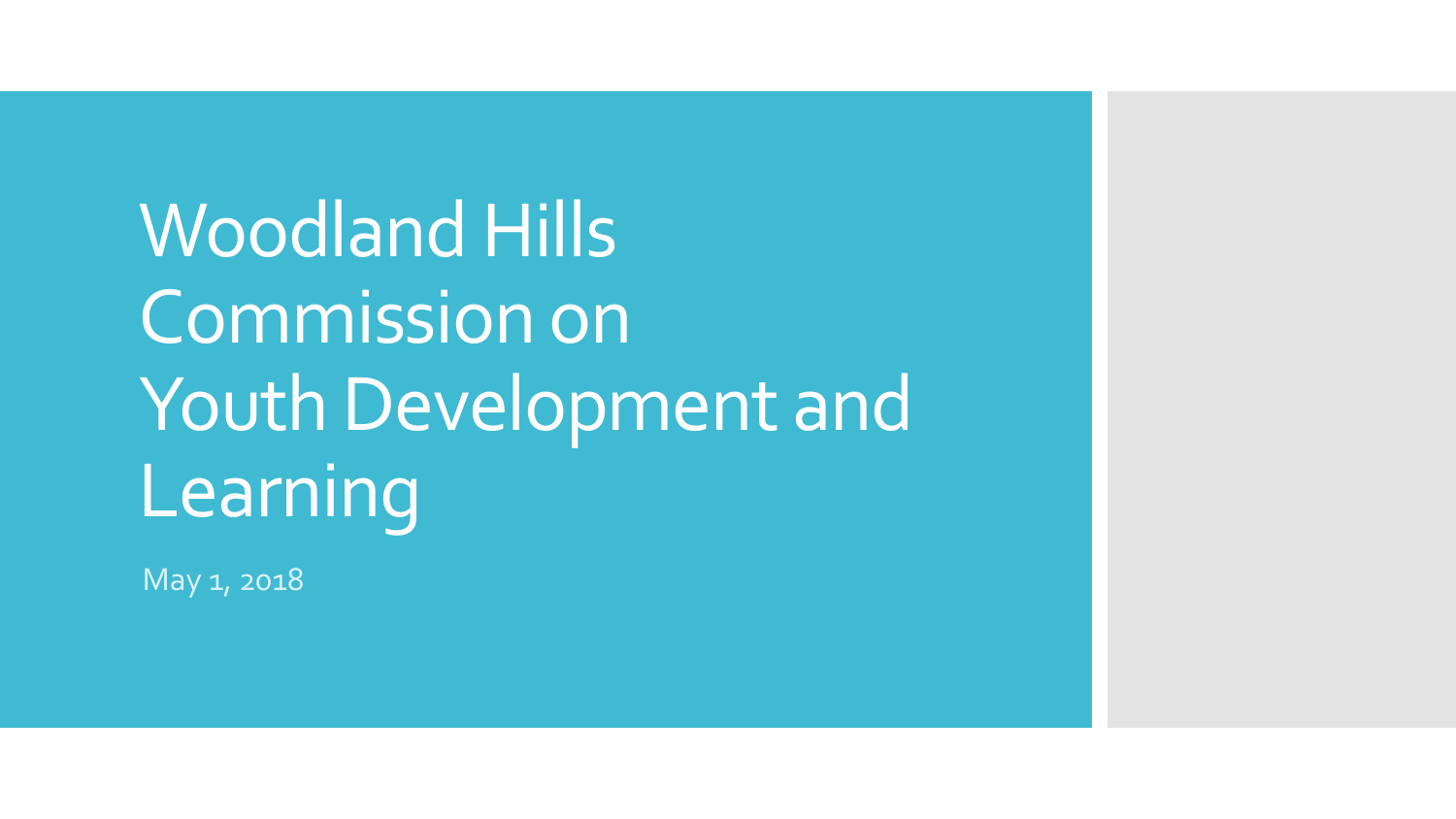- Formed by the WHSD Board of School Directors in June 2017 as a result of incidents that took place in the 2016-2017 SY
- Stated Goals
	- comprehensive assessment of the current District systems that are in place for supporting the social and emotional development of our students
	- examining and assessing the District's capacity to institute the systemic changes that will be needed to create the frameworks that will be needed to address the inequities uncovered as a result of the incidents of the 16-17 school year.
	- surveying what are considered as 'best practices' across the spectrum of public school functions and then making recommendations with regard to which of these might best serve the students, their families, and the Woodland Hills community.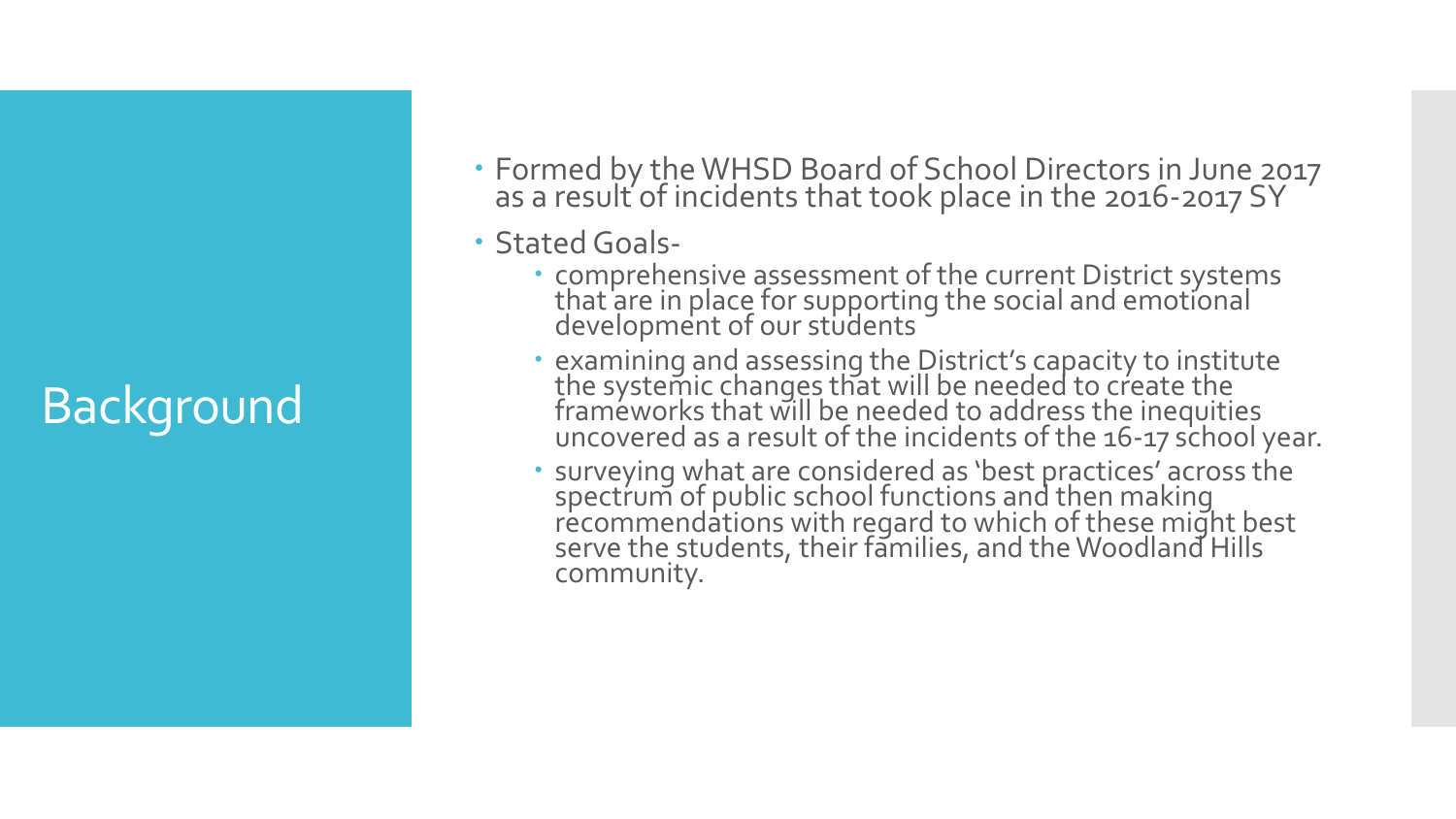- The Commission was not an investigative body. It was not formed or empowered to conduct any type of inquiry into the actions of District personnel, contracted staff, or students who were involved in any of the events that had taken place during the 16-17 school year or at any other time.
- Commission members could however ask any question or pursue any line of inquiry that was believed to be important.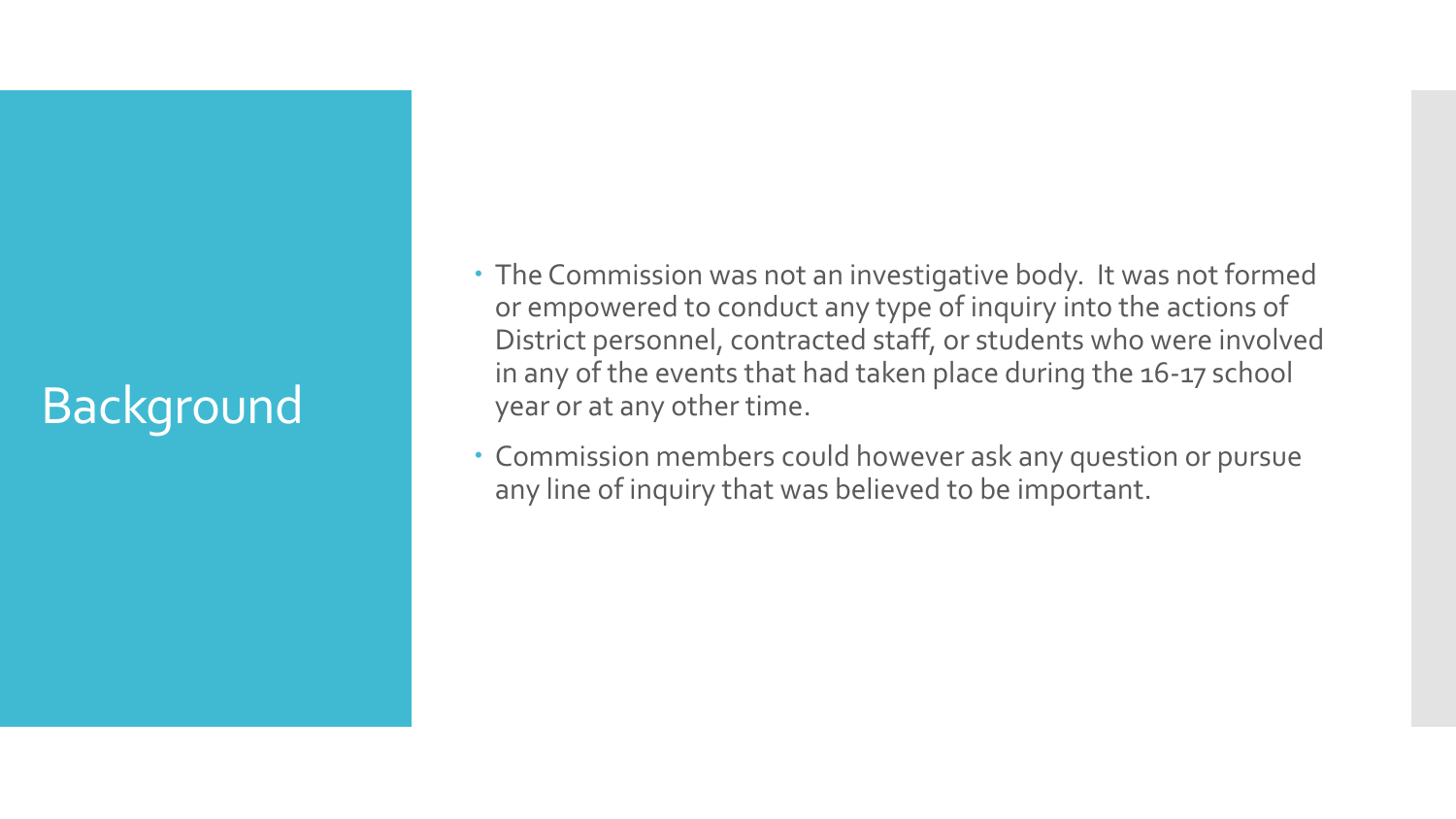- Commission members were to be selected from two primary sources:
	- persons who lived within the community and who are outstanding in their commitment to the District as evidenced by prior work on behalf of the District and/or having a great interest or passion for the events that have led to the present situation. It was also essential to recruit persons from each of the three established voting regions within the Woodland Hills community.
	- persons who possessed expertise in public education and, in particular, were expert in the areas of supporting diverse populations of students or who were involved in programs that had a demonstrated success in supporting students from traditionally underserved communities.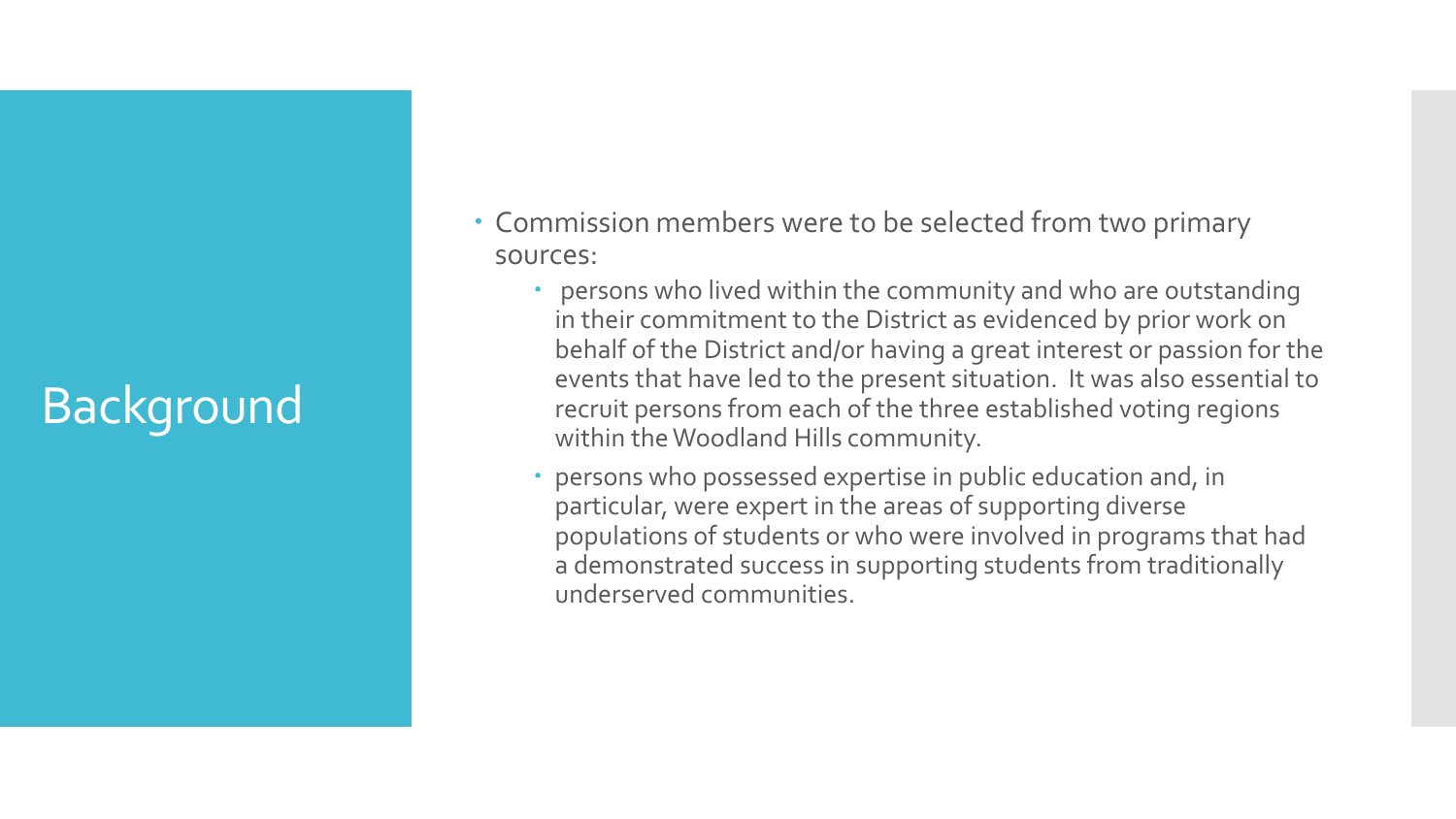# Membership

| Woodland Hills School District Commission on Youth Development and Learning |                                                                                                          |
|-----------------------------------------------------------------------------|----------------------------------------------------------------------------------------------------------|
| <b>Name</b>                                                                 | <b>Affiliation</b>                                                                                       |
| Dr. Jerry Zahorchak*                                                        | Former PA Secretary of Education/Educational Consultant                                                  |
| Karen Farmer - White*                                                       | Community Activist/Member State Board of Education                                                       |
| Reverend Robert Tedder                                                      | Chairman/Executive Director, Reach Up, Inc.                                                              |
| Reverend Richard Freeman, Sr., MSPC                                         | Resurrection Baptist Church - Braddock                                                                   |
| Reverend Richard Wingfield                                                  | Unity Baptist Church-Braddock/President of Greater Braddock Ministerial Association                      |
| Mclelland Bernard                                                           | Retired Behavior Specialist - Intermediate School/Community Activist                                     |
| Lee Davis                                                                   | Alumni/Entrepreneur                                                                                      |
| Bahiyyah Jefferson                                                          | Former Parent/Community Member                                                                           |
| Larry Jefferson                                                             | Former Parent/Community Member                                                                           |
| Chief Rian Wooten                                                           | Alumni/Chief of Police - Rankin                                                                          |
| Judge Thomas Caulfield, Magisterial<br><b>District 05-2-08</b>              | Magistrate: Jr./Sr. High School, Intermediate, Wilkins, Edgewood                                         |
| William H. Price, III                                                       | President, Borough Council - Rankin                                                                      |
| Anne Countouris                                                             | Parent/Business Owner, Drew's Family Restaurant                                                          |
| Summer Lee                                                                  | Alumni/Civil Rights Attorney/Activist                                                                    |
| Senator Jay Costa, 43rd District                                            | PA State Minority Representative                                                                         |
| Tina Doose                                                                  | Parent/President, Borough Council - Braddock                                                             |
| Dr. James Huguley, Ph.D.                                                    | Assistant Professor - University of Pittsburgh Center on Race & Social Problems<br>School of Social Work |
| Gerald Smith                                                                | NAACP - Eastern Region                                                                                   |
| Jacquetta Rawlings                                                          | Parent                                                                                                   |
| <b>Assistant Chief Ellis Watson</b>                                         | Swissvale Borough Police Department                                                                      |
| Jay Dworin                                                                  | President, Borough Council- Churchill                                                                    |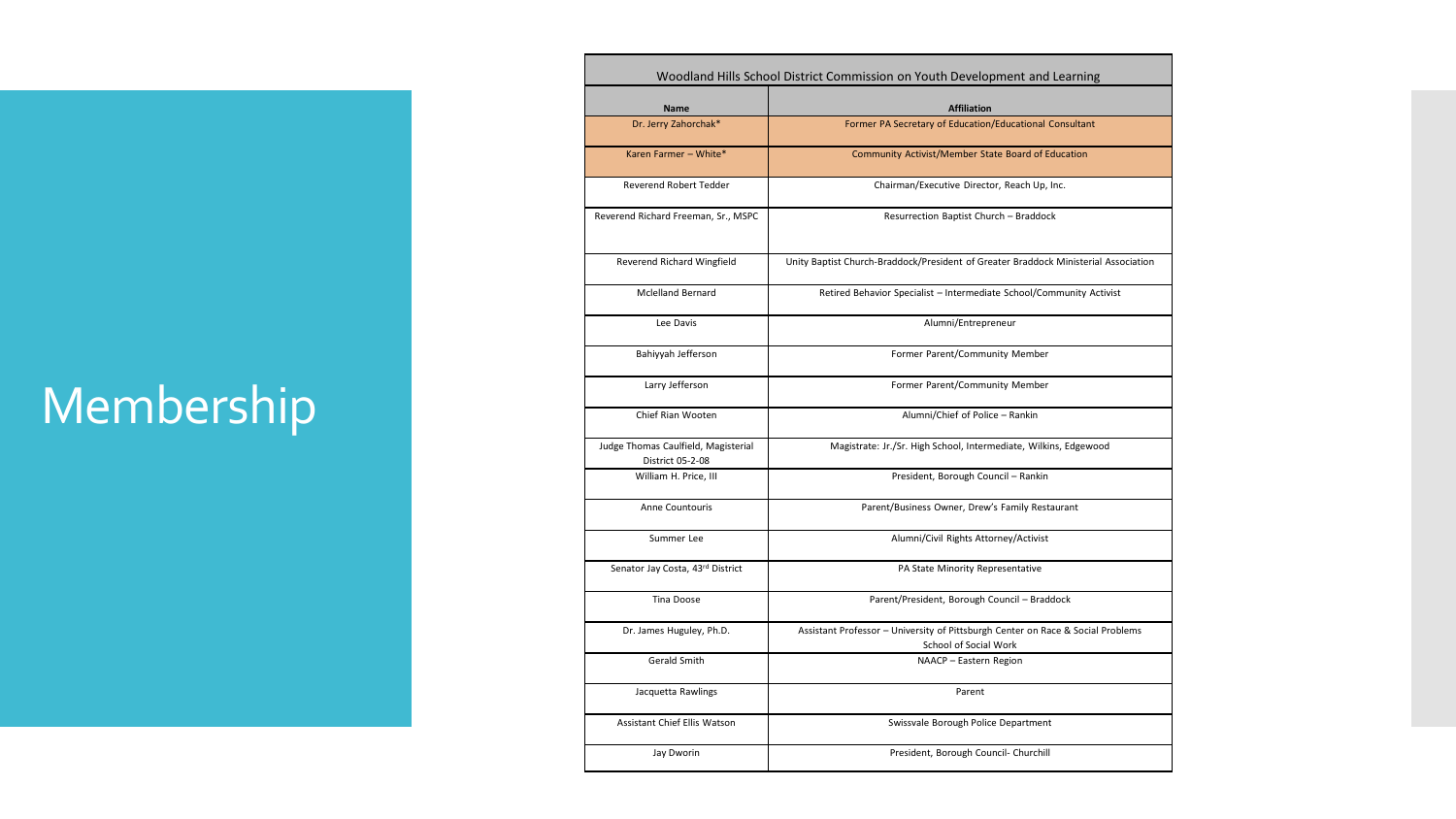A press conference was held at the Junior/Senior High School on July 14, 2017 and this was chaired by Dr. Zahorchak, Ms. Farmer White, and the District Superintendent and Assistant Superintendent. It was announced at that time that the Commission co-chairs hoped to produce a draft report of its recommendations by the Labor Day holiday. That target was not achieved of course, but the high quality and depth of the deliberations that ensued when the Commission began to meet more than justified taking the additional time that was needed to accomplish the important tasks that were before the team.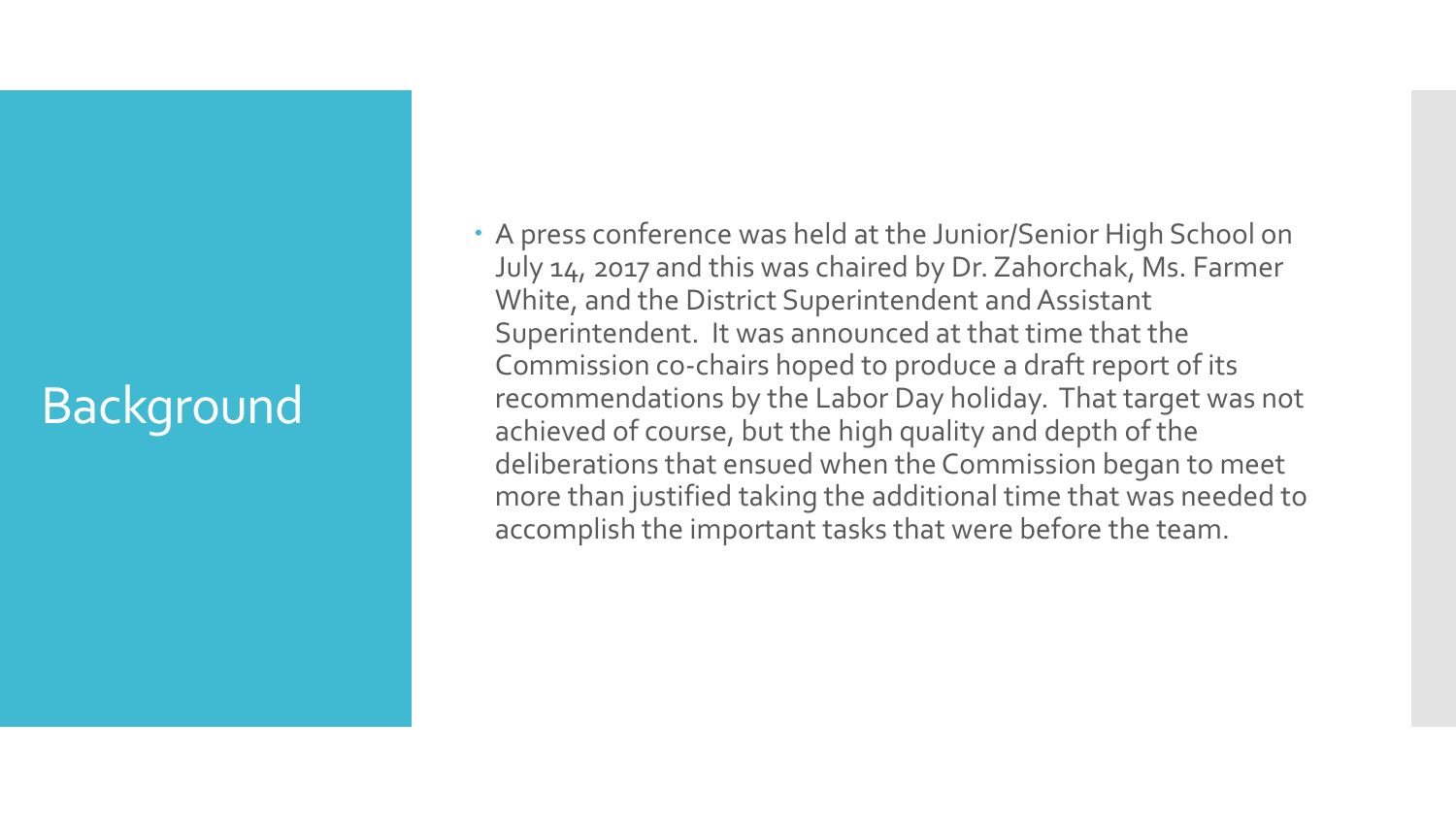# Meetings

July 10, 2017 July 27, 2017 August 10, 2017 August 22, 2017 September 7, 2017 September 14, 2017 November 16, 2017 December 14, 2017 March 1, 2018 April 3, 2018

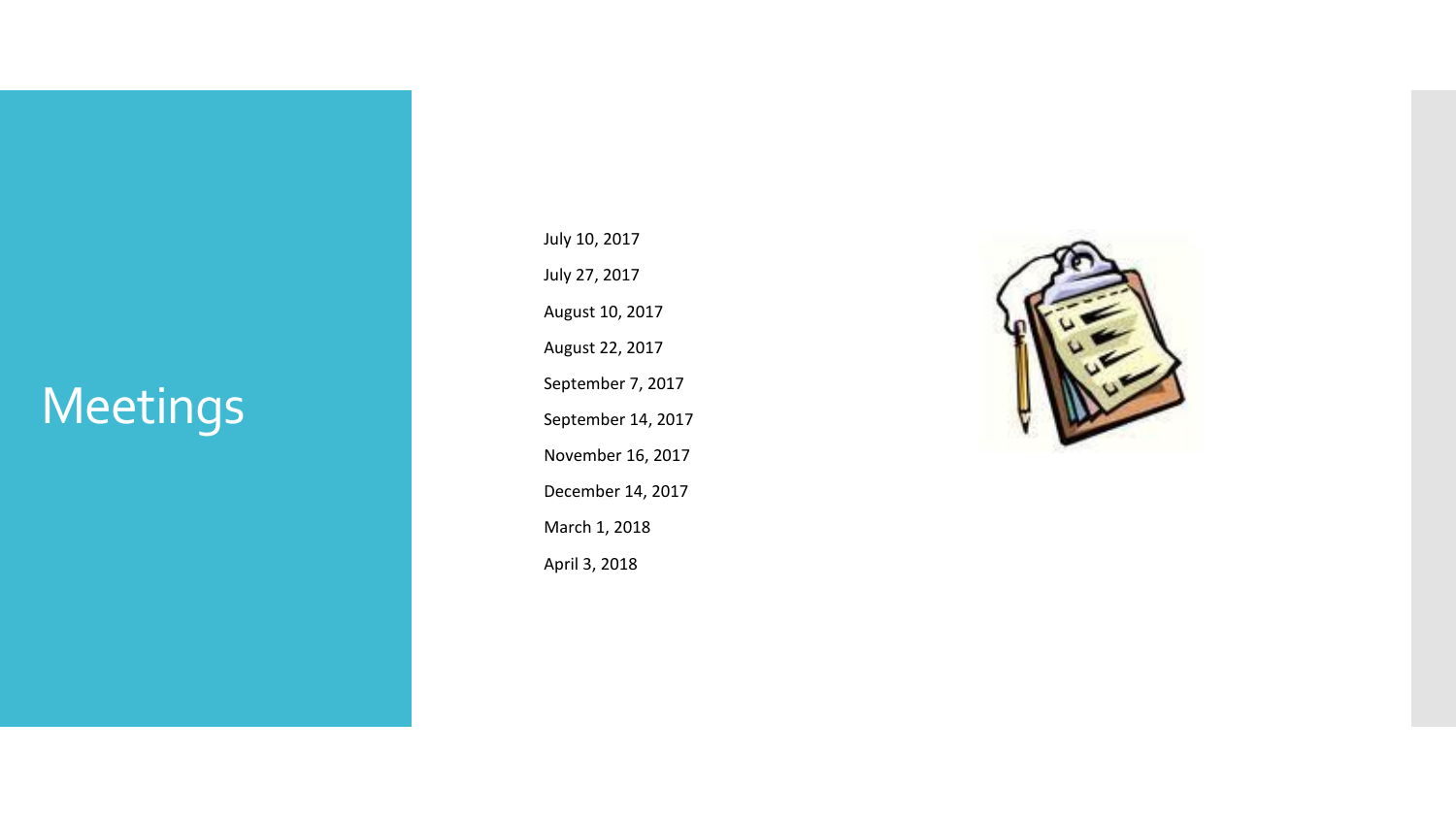Final Background **Notes** 

- In general, the first meetings focused on how the District supported student emotional and social development. Particular interest was shown in how students coming from traditionally underserved populations were supported and what systems were in place to serve these especially vulnerable students. This was followed by several meetings devoted to exploring best practices for addressing the mental health needs of students in our communities.
- The second phase of the Commission's work focused on academic achievement within the District with special emphasis on comparative levels of performance between black students and their white peers. This was examined longitudinally, so that trends from Kindergarten through high school could be assessed. After this examination, the final meetings were devoted to exploring promising practices in career readiness education and in insuring that all students have access to the kind of education that will lead either to a successful college/technical or trade school experience or to meaningful employment after graduation from high school.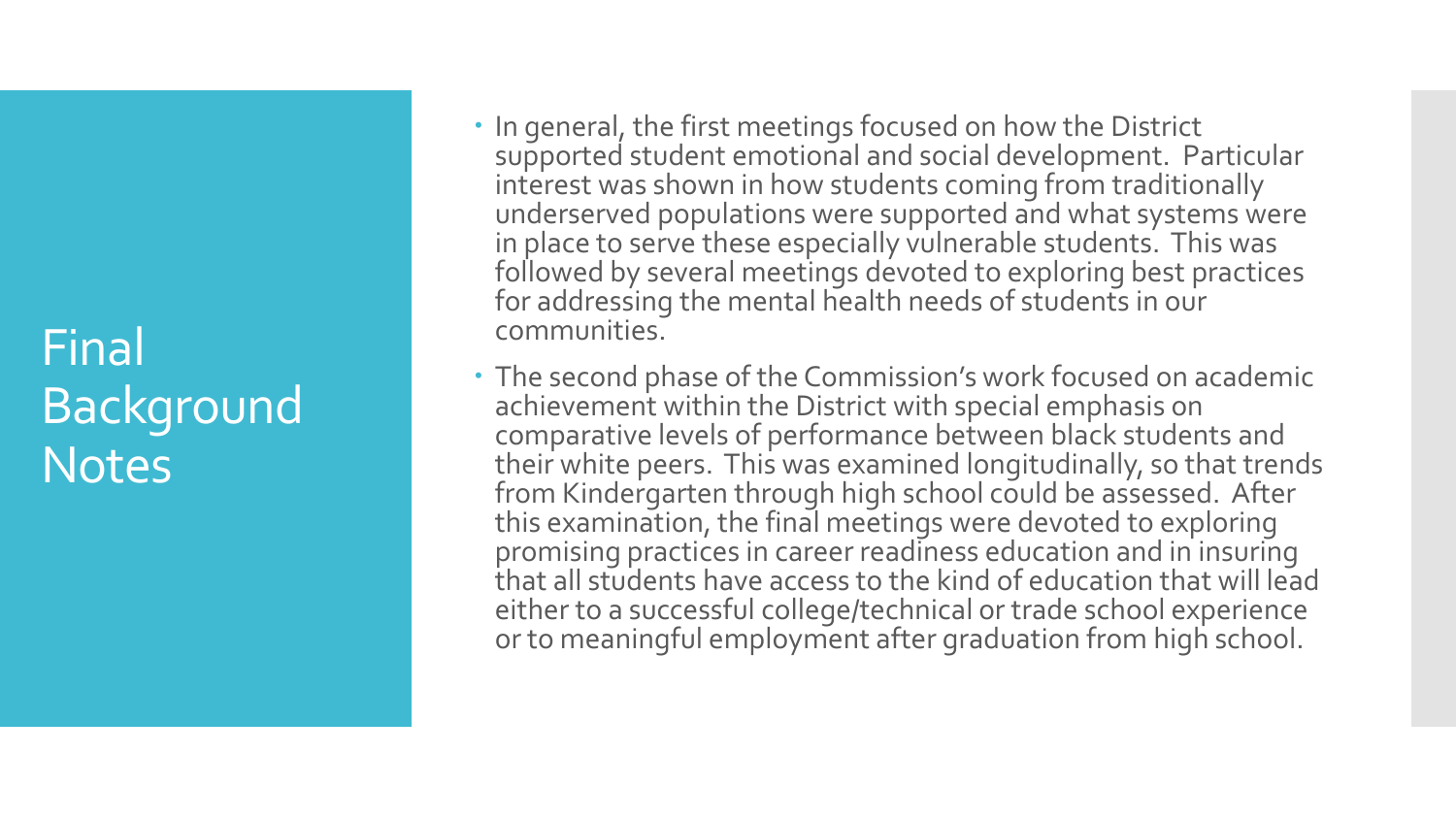#### Recommendations

- The Commission arrived at four overarching goals. Within each of these overarching goals there are proposed a number of more specific actionable goals. These actionable goals are specific, concrete and measurable. Together they constitute the distilled evidence based recommendations of the Commission members. Within each of the four goals that will be reviewed here the Commission has drafted a series of specific objectives. Each of these objectives is then prioritized according to the following hierarchy:
- **Items which are important and need to be done urgently.**
- **Items which have significance and can be done, or are being done, without major cost or effort.**
- **Items which are important and should be done but do not require immediate action.**
- **Items are neither important or urgent.**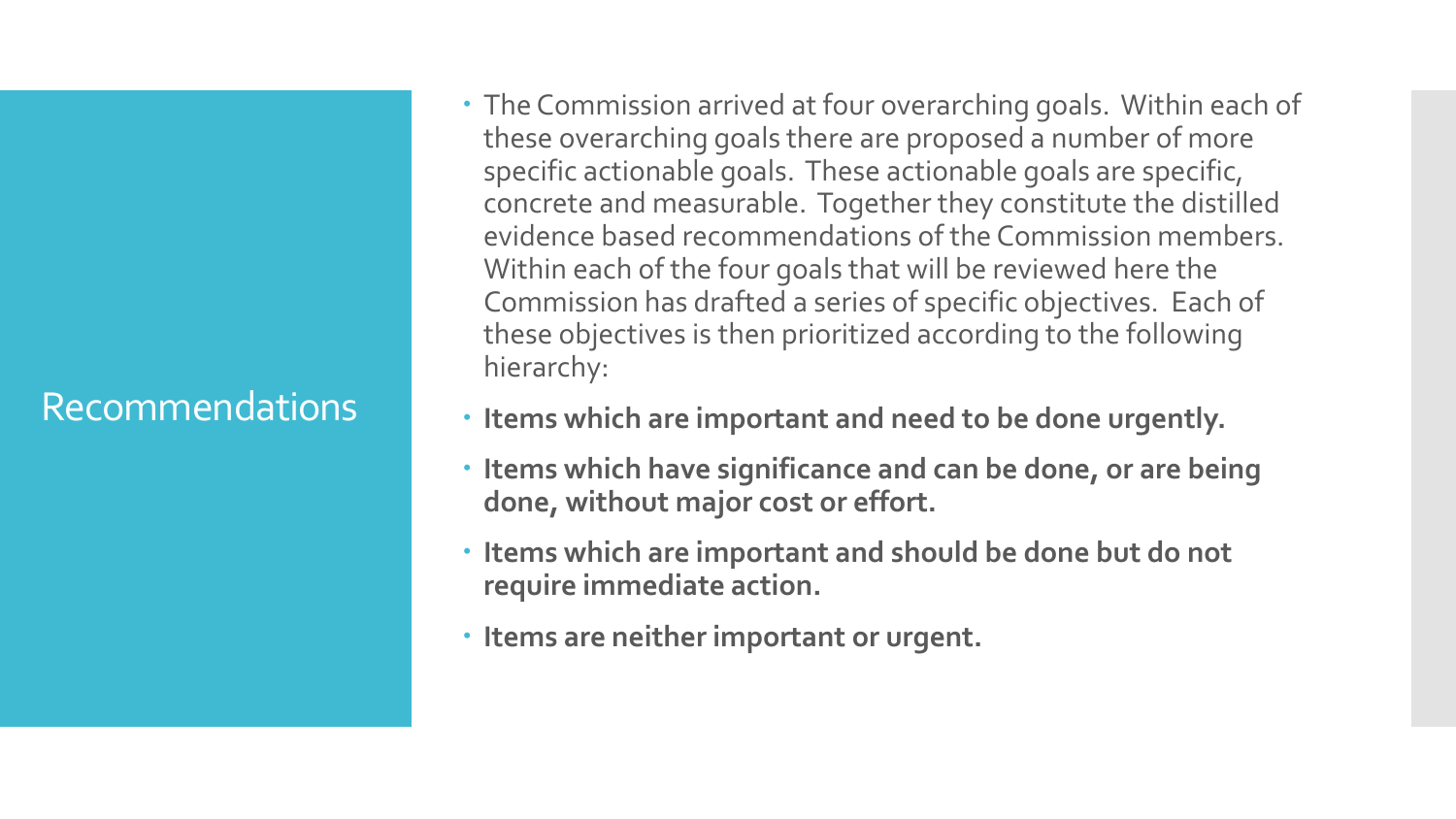#### The Big 4 **Goals**

 $\bullet$ 

- **The Woodland Hills School District must make the positive development of** *ALL* **youth its most important priority moving forward into the future. This will be accomplished through appropriate professional development of all staff and through the implementation of those policies and practices that support this priority.**
- **The Woodland Hills School District must work to improve its engagement with the larger community beyond those who have direct interaction with the District. In this effort the District should consider partnering with an established agency, such as the United Way or one of the regional medical systems, to lead the community in a needs assessment focused on the developmental needs of children from birth to age 4 and also on the needs of all youth during the critical after school and summer time frames. This should then lead to a coordinated plan for improving or originating programs aimed at providing appropriate and needed opportunities and services for students and families from birth to post graduation.**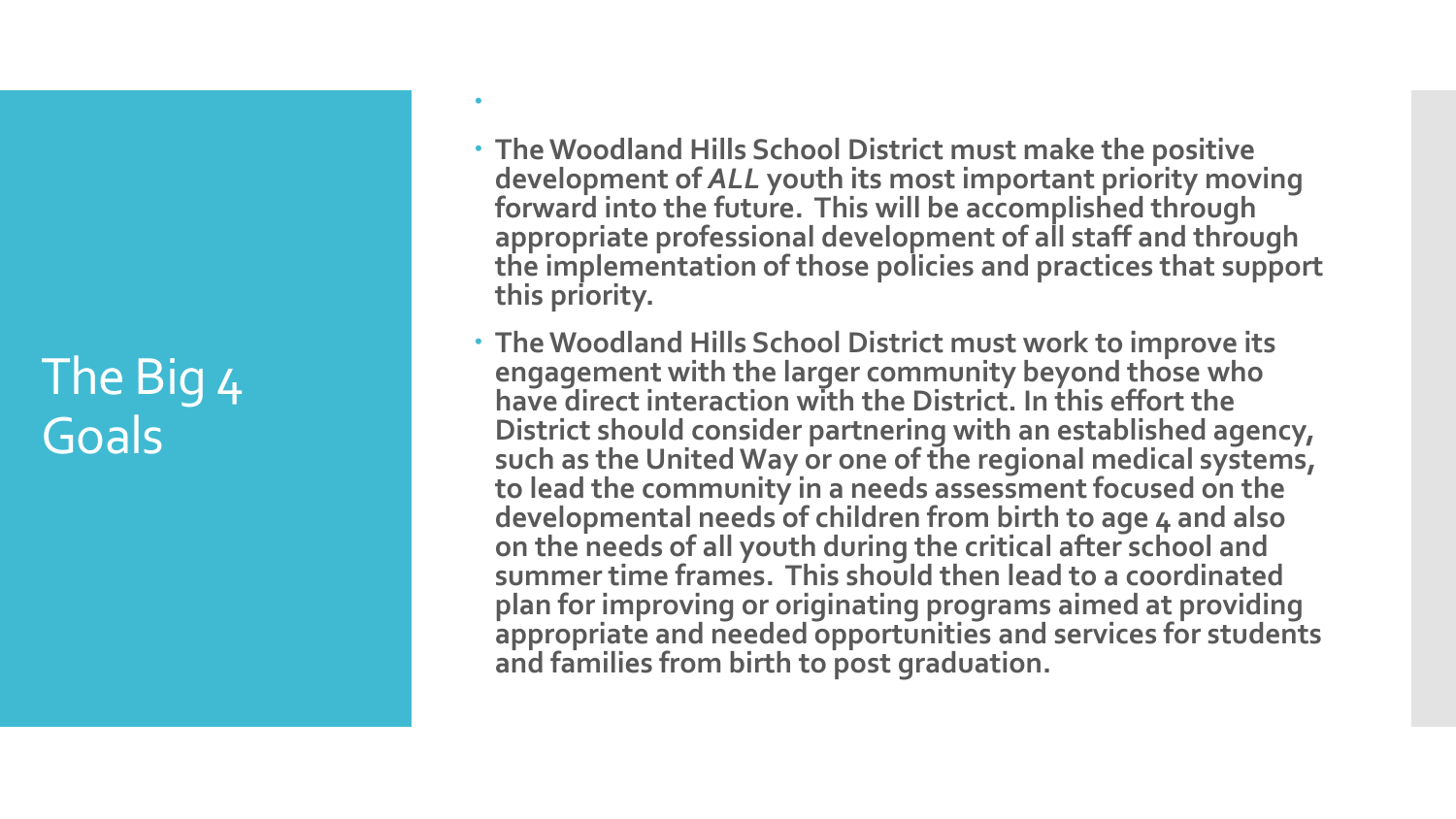#### The Big 4 **Goals**

- **The goal of any school district is to prepare students for excellence in academic achievement. The benchmarks in that effort are varied and include standardized test measures that accord with provisions of the Every Student Succeeds Act (ESSA) and include the PSSA and Keystone Assessment tests. In addition, students should also demonstrate high levels of attendance and substantive levels of family engagement. At the secondary level there must also be a strong focus on preparing students for life after High School. This will include College readiness skills along with substantive opportunities to learn about and experience authentic career experiences.**
- **The Board of School Directors and the Administration of the Woodland Hills School District must work to establish trust relationships with the members of the Woodland Hills community. This will be accomplished through building transparent systems of governance that create high levels of support for the Board of School Directors and the District administration.**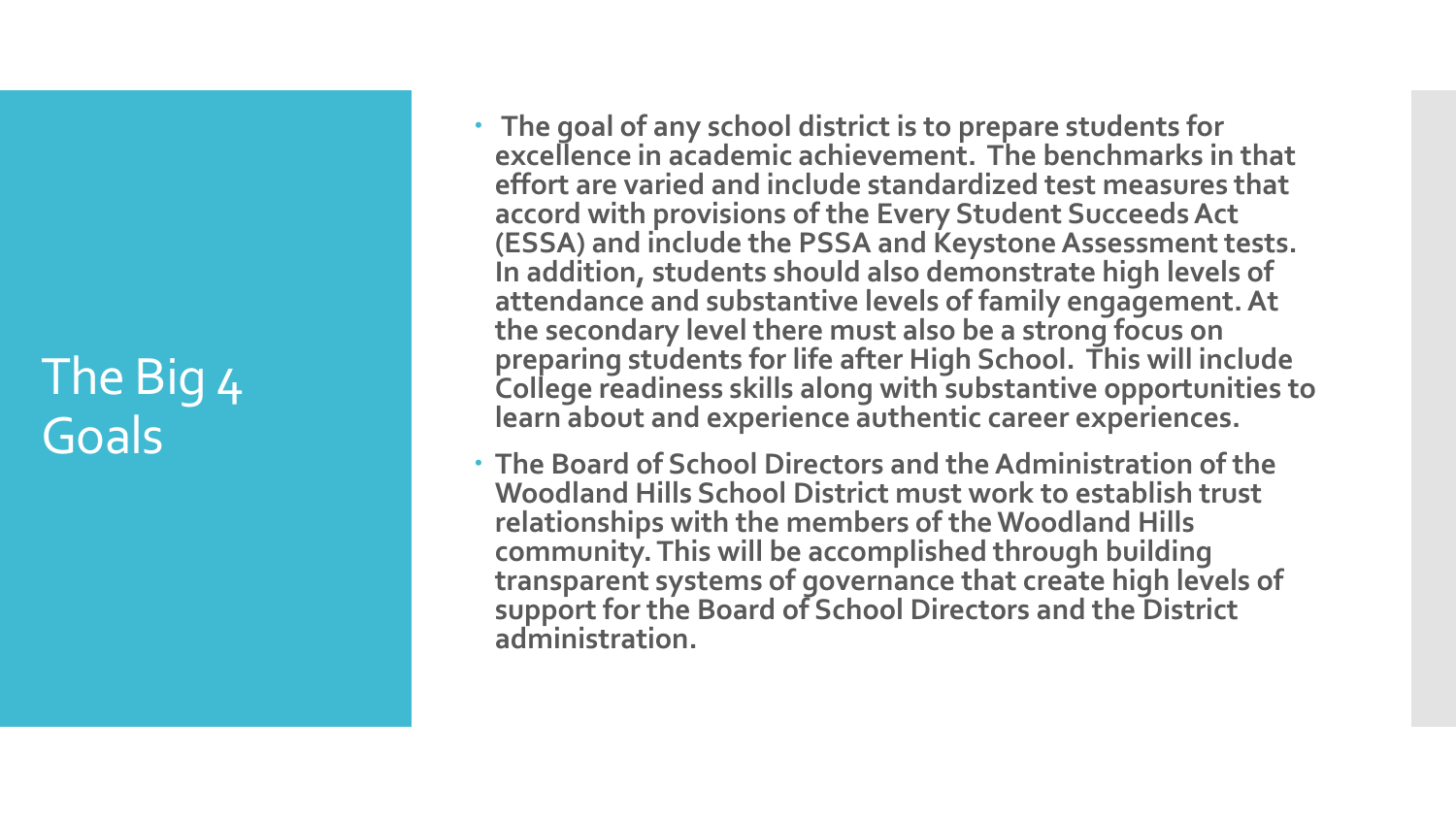- **Goal 1A-** *Implement a professional development program that is intended to concretely support the positive development of youth within the Woodland Hills School District. This professional development will be aligned with concrete and measurable steps that are to be taken by the Woodland Hills School District in support of the belief that the positive development of our youth is of paramount importance.*
- **Objective 1-** Improve school climate through an intensive program of professional development on a restorative practices and restorative justice culture in each school. This will include the establishment of youth courts and other innovative disciplinary practices. (Important and Urgent)
- **Objective 2-** The District must begin intensive staff training on the importance of understanding and countering the effects of implicit bias on African-American youth
- (Imp and Urgent)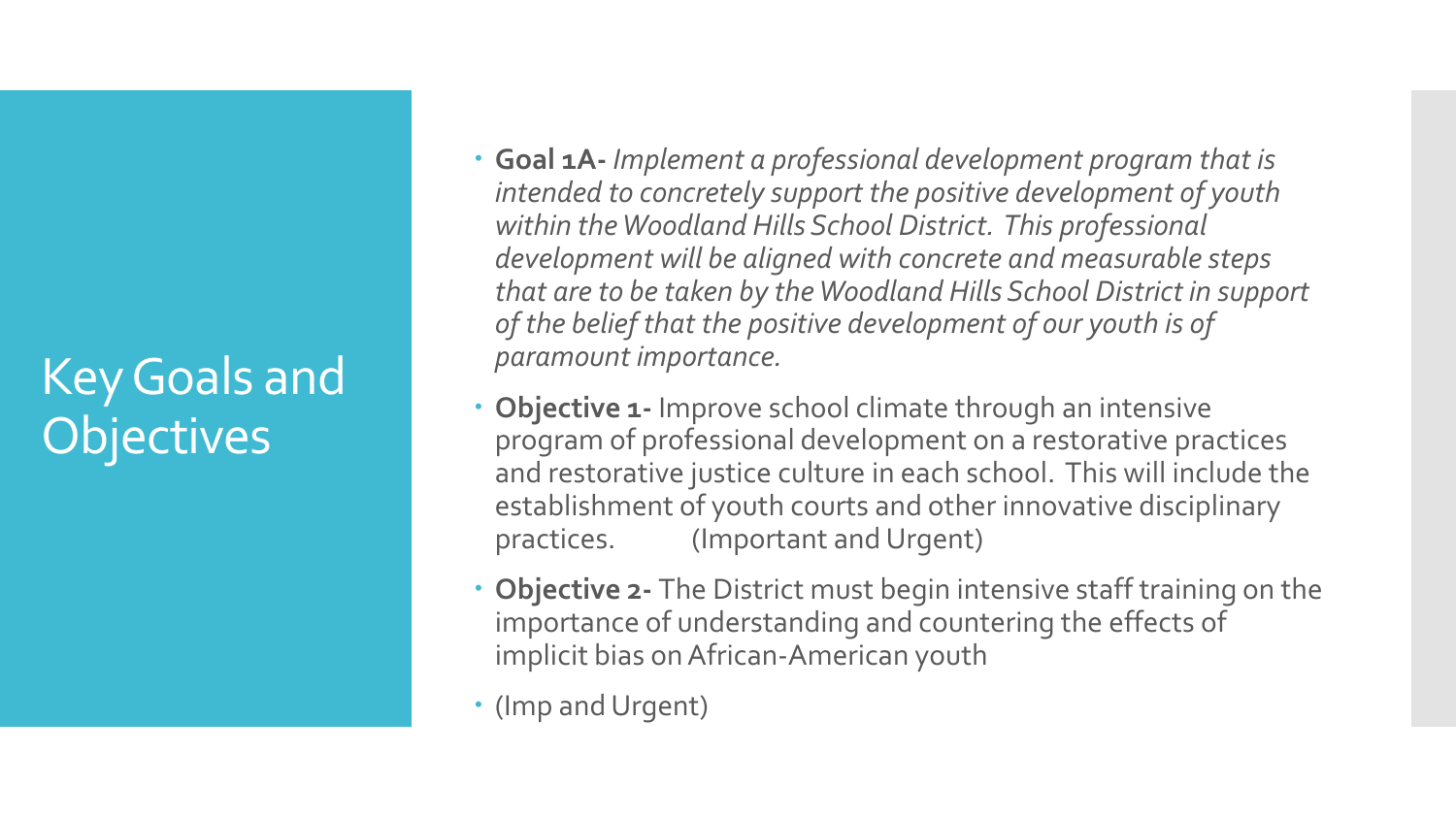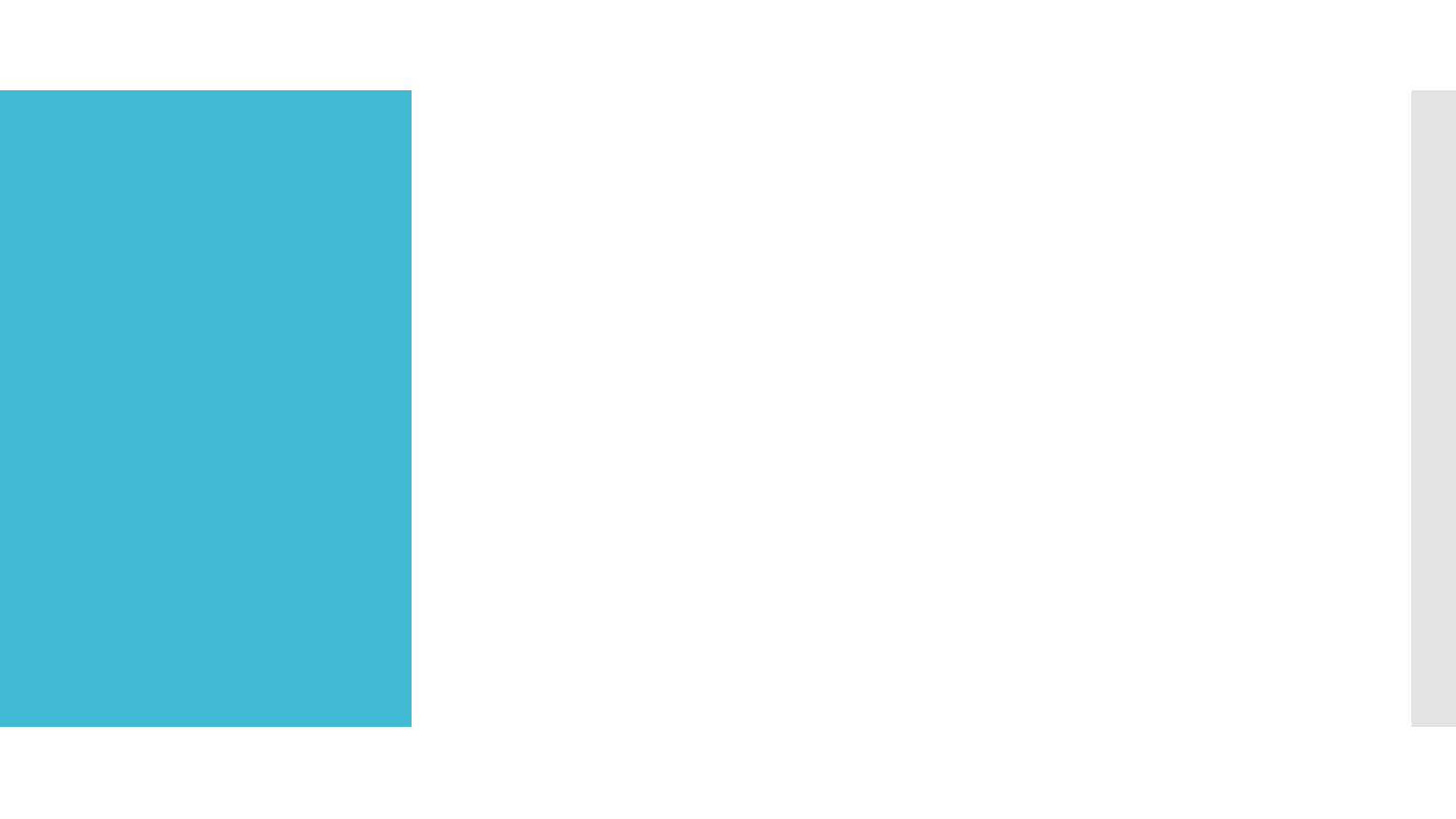#### **Goal 1A Con't**

 **Objective 3-** The District must include professional development on the concept of social and emotional learning and development as part of its regular and ongoing professional education programming. An initial professional development experience on this concept must be identified and scheduled (Imp and Urge)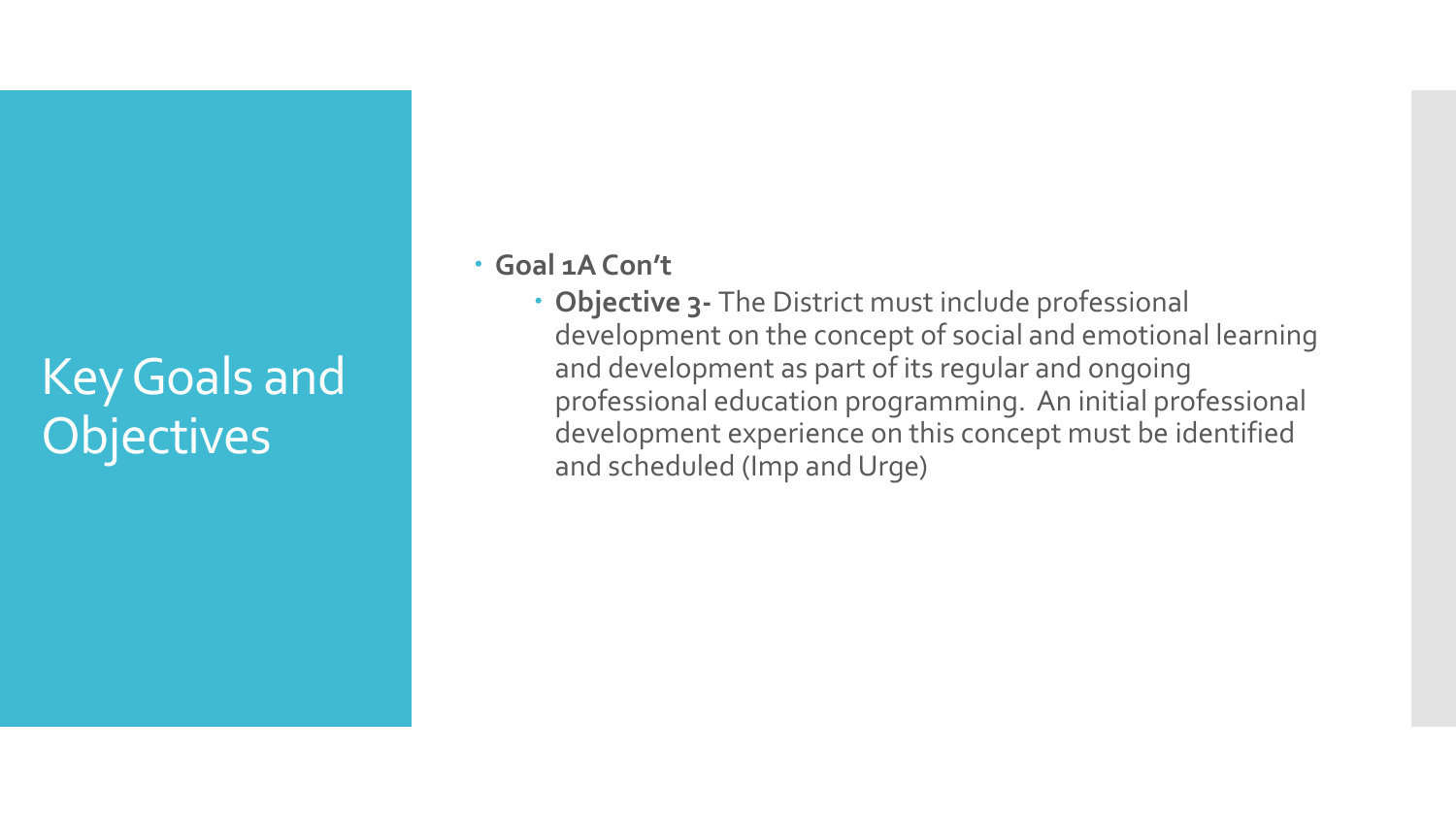#### **Goal 1A Con't**

- **Objective 4-** Examine the impact that various environmental and academic variables have on student learning and behaviors and incorporate these findings into any planning being done by the District that relates to facility renovation and/or construction. These would include, but would not be limited to, school size, schools within the school and career pathways or career academies. Additionally, the District should consider mandatory adoption of Universal Design for Learning principles in all renovation and construction plans. (Important but can wait)
- **Objective 5-**The District should institute regular professional education programs targeted at building deep understanding of the key constructs underlying the concept of resiliency as it pertains to the emotional development of youth. Resiliency must become ingrained in its understanding and systemic in its application for all staff, professional and non-professional.
- **(important and can be done easily)**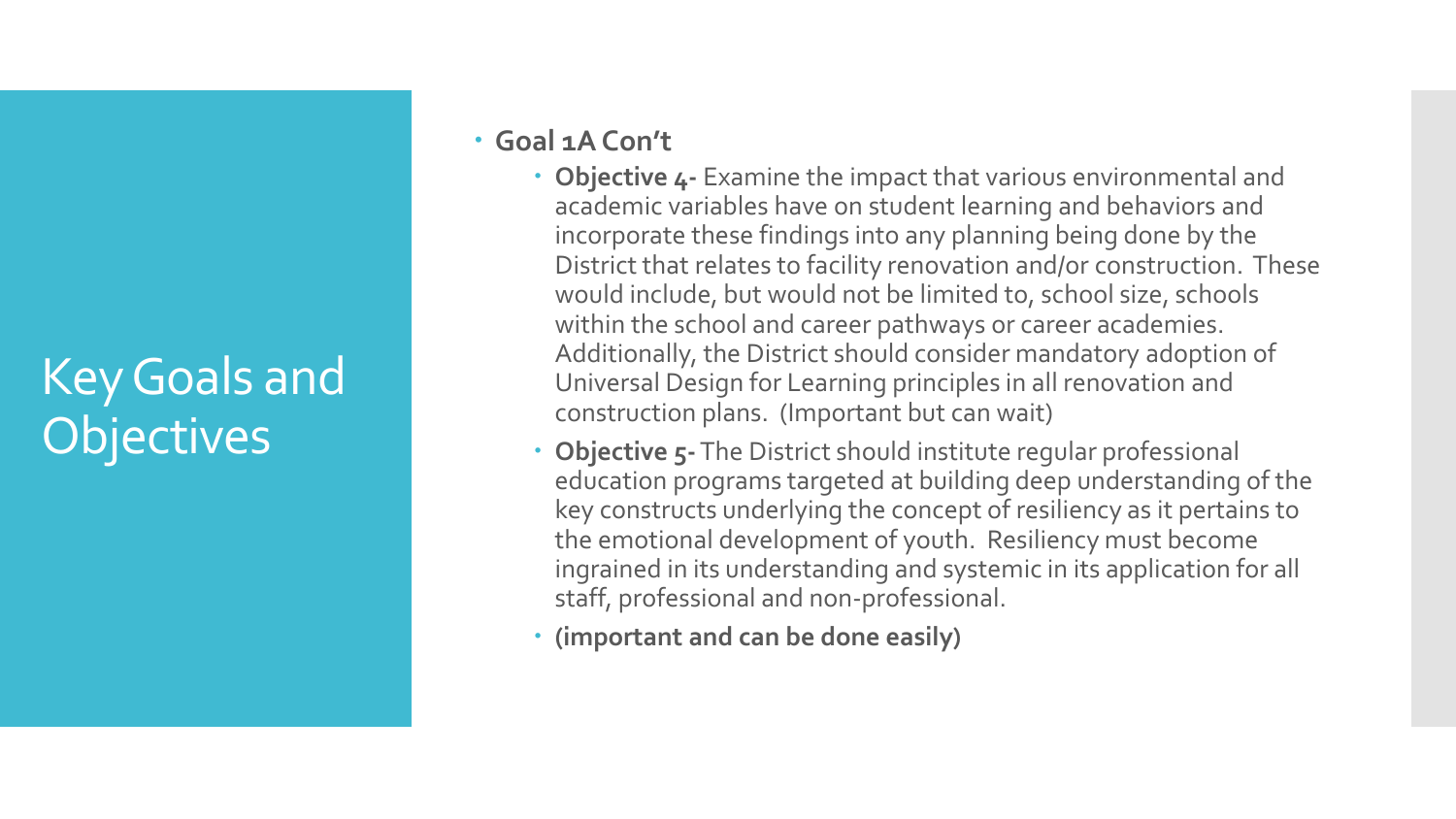- **Goal 1B-** *The Woodland Hills School District must put into place those practices and policies that have as their primary purpose the promotion of systems designed to promote positive youth development for all students within the District. These practices must be research based and shown to be effective in diverse school populations*
- **Objective 1-** The District must immediately undertake a comprehensive evaluation of its current policies and practices with regard to the implementation and use of School Resource Officers. This should also include an assessment and inventory of the attitudes and beliefs of the current School Resource Officer cohort. It is recommended that the District consider retaining an external entity or advisor to help examine options for implementing other models for providing law enforcement services within the District. This could also include an option for considering the elimination of resource officers altogether. For informational purposes, a survey of how other school districts in Allegheny County implement school police and/or school resource officers has been attached as **Appendix D. (Most Important and Most Urgent of all)**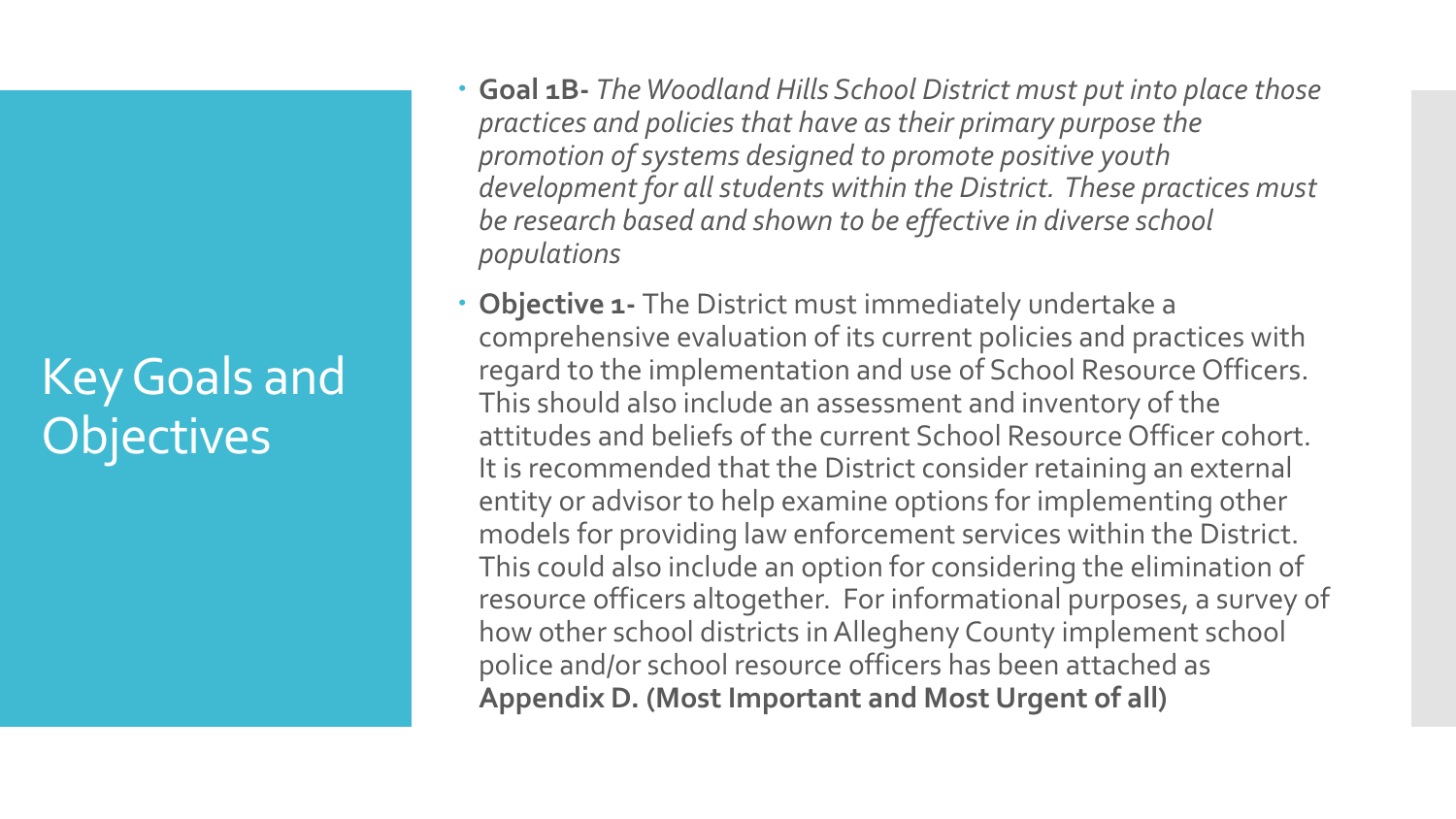- **Objective 2-** The District should require the addition of an evidence based curriculum designed specifically to formalize the implementation of a Social and Emotional Learning program for all students. Examples of such a program could include but would not be limited to the PATHS program (Important and Urgent)
- **Objective 3-** The District must immediately undertake a thorough and systematic review of all applicable Board policies to ensure that all foundational documents (i.e. policies, administrative regulations, Code of Conduct etc.) are aligned to the principles and aims of positive youth development. (Important and Urgent)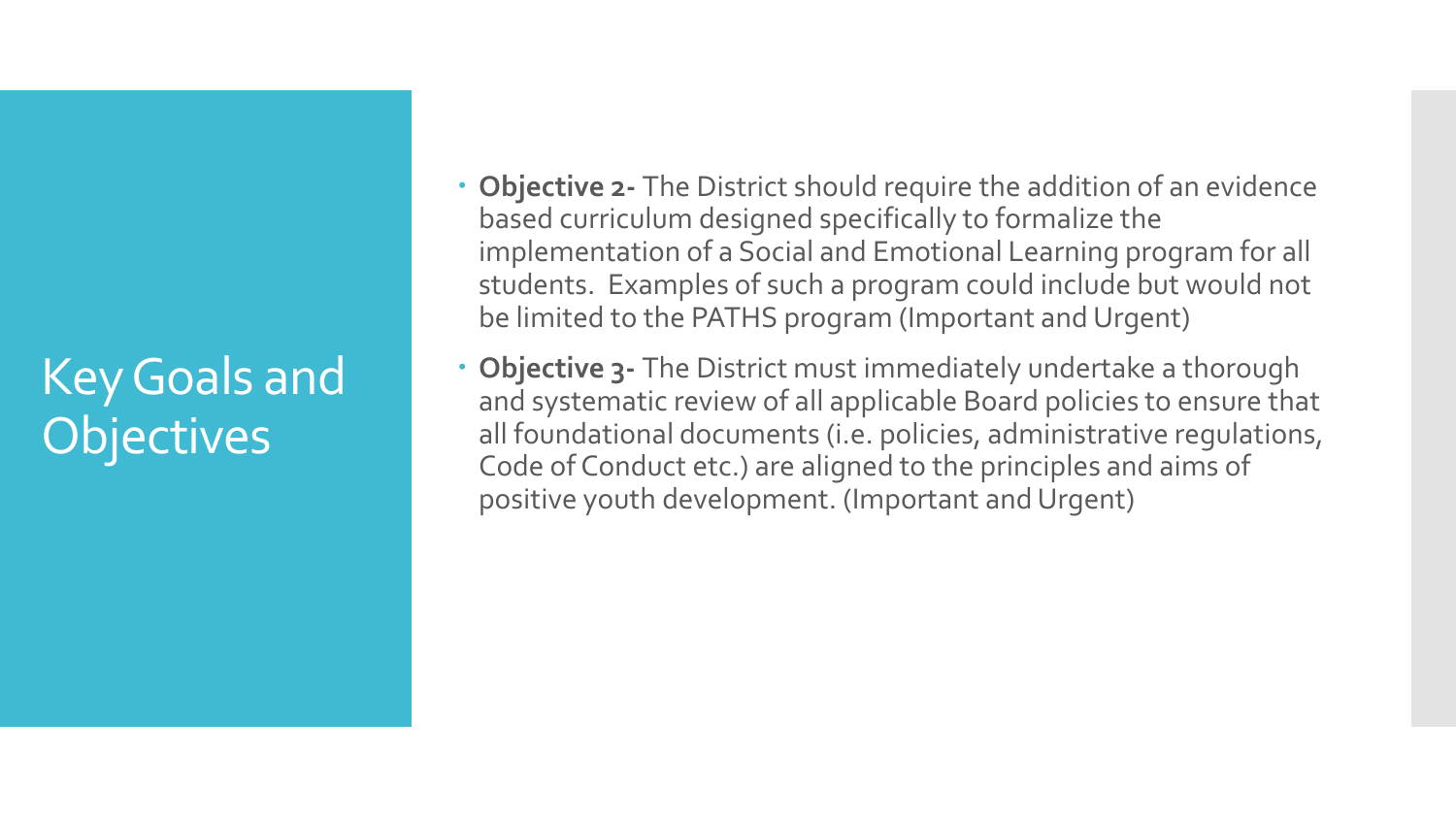- **Objective 4-** The District must promptly begin an effort to establish partnerships with businesses, non-profit entities and faith based organizations in a concerted effort to encourage these communities to increase their participation in student programs. These can be programs aligned with defined career interests or they can be programs intended for the pro-social development of all youth. The scope and scale are only limited by imagination. It will be particularly important to include businesses and other agency partners that are owned or operated by minorities and especially those owned or operated by African-Americans who do business within the Woodland Hills School District. (Important and urgent but should be doable easily)
- **Objective 5-** The District should take steps to implement a Youth Court framework as a means to facilitate an accelerated implementation of a Restorative Practices based culture within the secondary schools of the District. (Important and Urgent)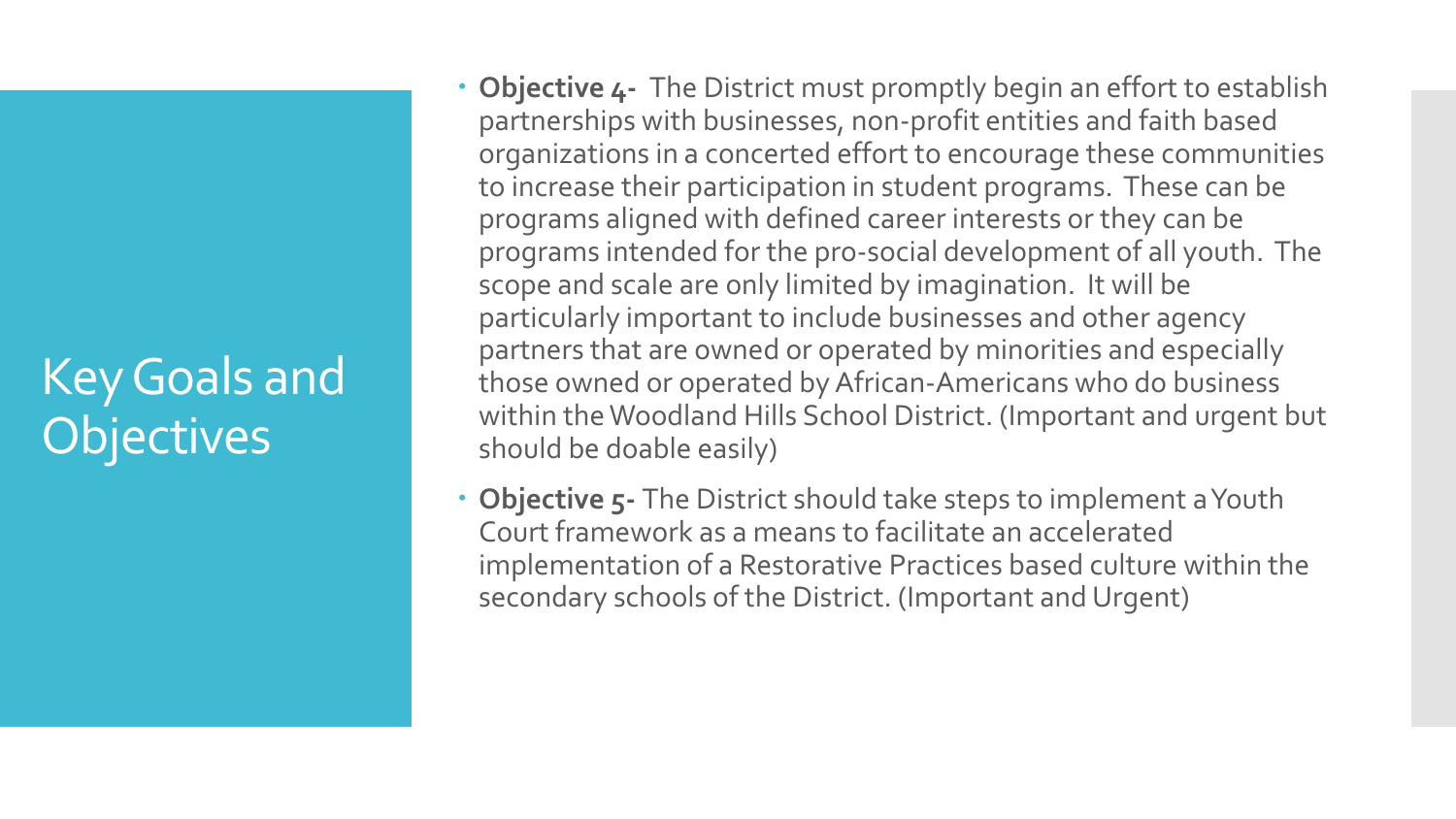**Objective 6-** The District should consider amending its graduation requirements to encourage students to become involved in community service programs. A good example would include increased participation in groups such as the Rotary International's Interact Clubs. But this is only an example. Efforts must be made to ensure that the District partners with community and service organizations that focus on underserved communities and to also ensure that such participation also include groups that have a majority of members who are African-American. At a minimum, students should be actively encouraged to become involved in at least one extra-curricular activity as a means of building a sense of ownership among all students. This could be accomplished through amending the current District policies on graduation requirements. (Important but should easily doable)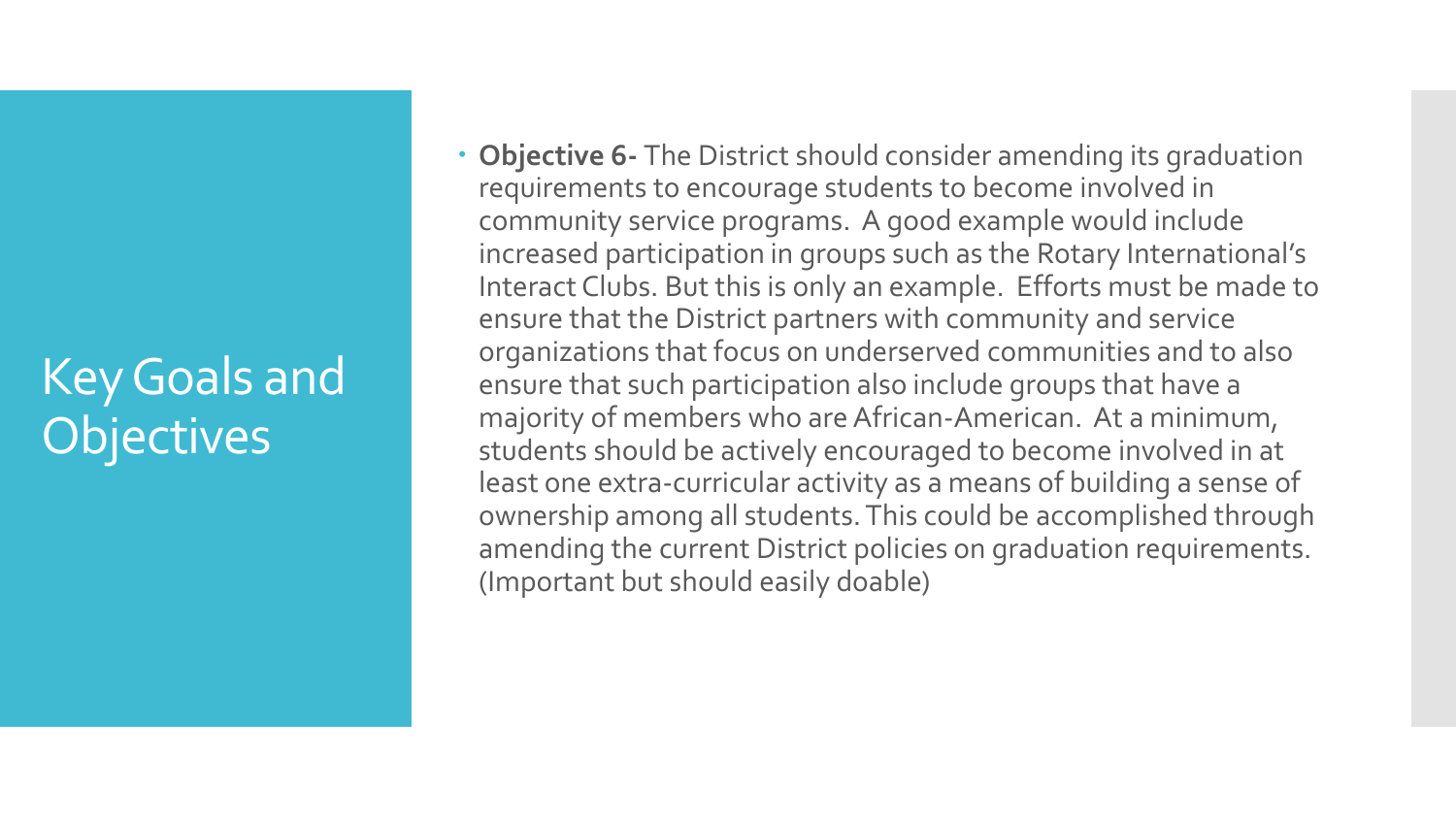- **Goal 2-** *The Woodland Hills School District must work to improve its engagement with the larger community beyond those who have direct interaction with the District. In this effort the District should consider partnering with an established agency, such as the United Way or one of the regional medical systems, to lead the community in a needs assessment focused on the developmental needs of children from birth to age 4 and also on the needs of all youth during the critical after school and summer time frames. This should then lead to a coordinated plan for improving or originating programs aimed at building programming for preschool students along with improving recreational and career building experiences for students during their Pre-K through 12th grade years.*
- **Objective 1-**The District should work to develop a collaborative partnership that shares responsibility with the community to develop a strong short and long range plan dedicated to the improvement of coordinated efforts among non-profits, businesses, faith based organizations and the schools to ensure that families receive information, training and support to help them rear children who have good self-discipline, reading readiness and good physical health. This latter effort can be achieved through working with groups such as the Nurse Family Partnership. (Imp and Urgent)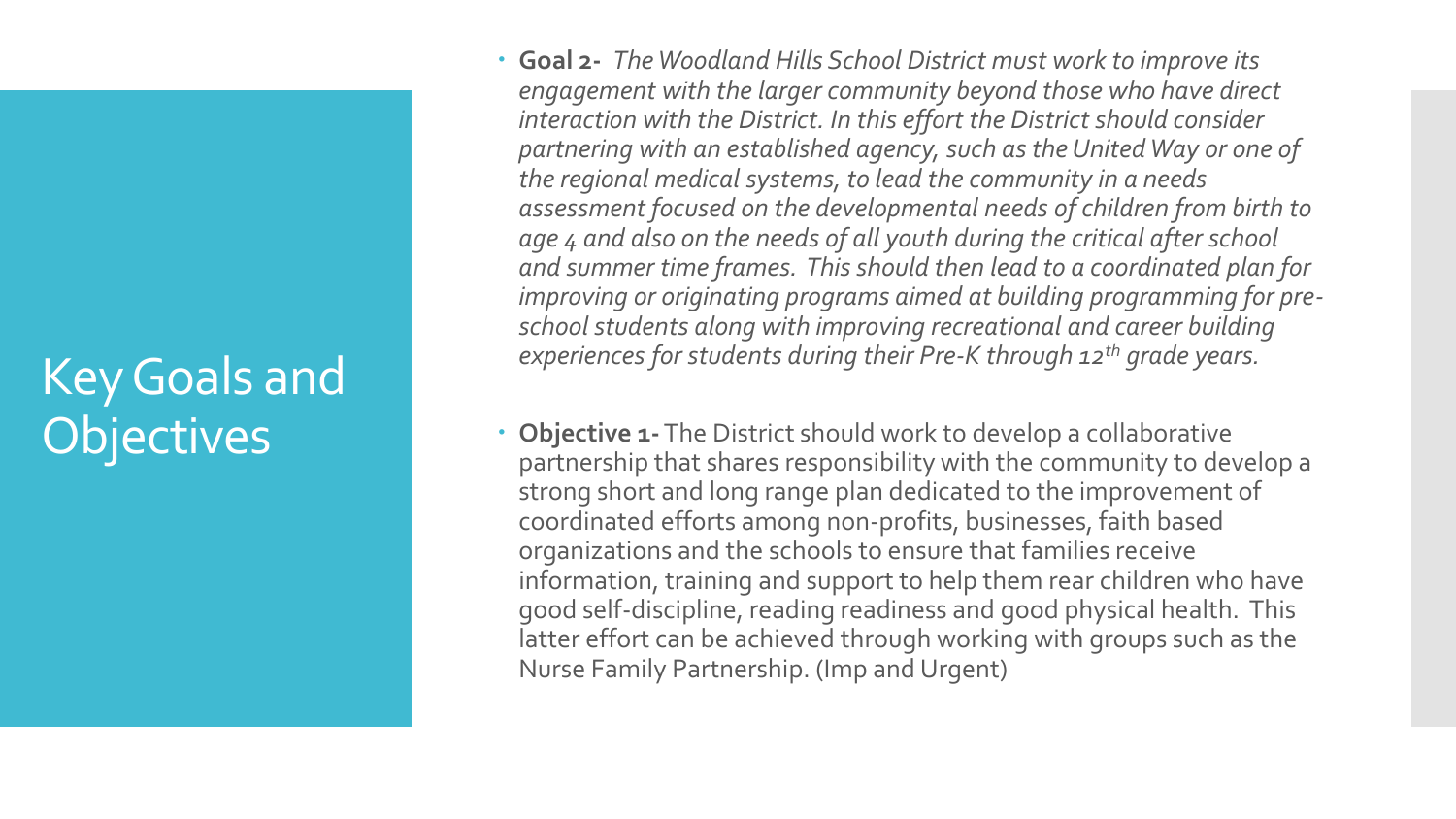- **Object 2-** The District needs to ensure that its policies and administrative regulations provide equipment, facilities and support for community-based programs that support Woodland Hills students (Imp and Urgent)
- **Objective 3-** The District should investigate the feasibility of offering universal, high quality, pre-school education to all students in the Woodland Hills community. (Imp and Urgent)
- **Objective 4-** The District should consider carefully the hiring of a dedicated Public Relations Director or the establishment of a Public Relations Department as a means of keeping community members at all levels informed and engaged with the District. Other models for providing public relations services may also be considered. (Imp and Urgent but also not urgent and Important Members split)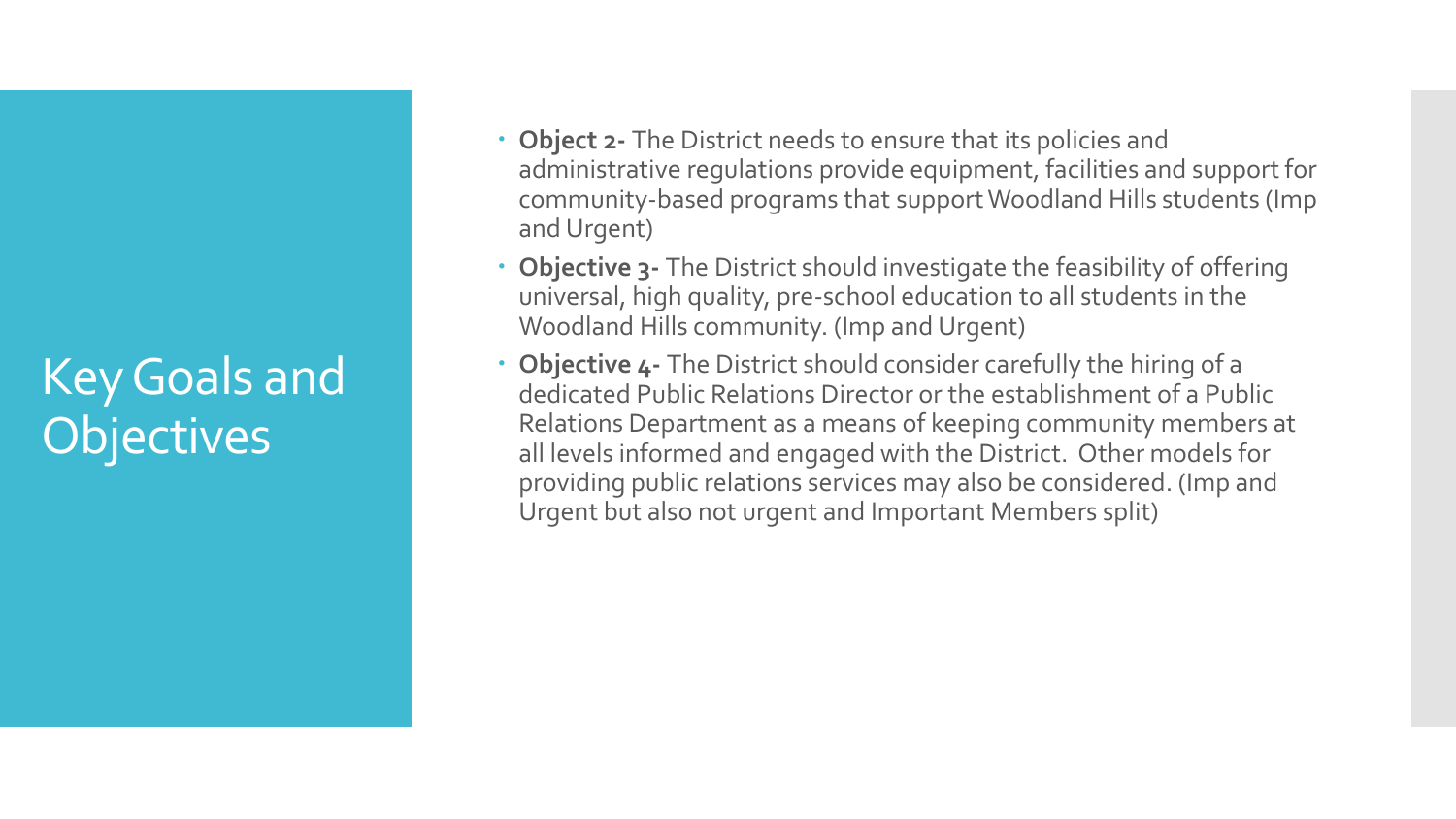- **Objective 5-** The District must make a significant commitment to building and maintaining strong community collaborations. Up until this point efforts such as this have been handled by central or building level administrators or, in some cases, even to members of the professional staff or to volunteers. This has resulted in many cases of missed opportunities or opportunities that were not fully supported by the District. The importance of maintaining vigorous and effective community engagement is such that the District should consider the feasibility of retaining a full time Family and Community Engagement Coordinator. (Important but can be done easily)
- **Objective 6-** The District should work with the Department of Labor's Workforce Investment Board along with the Board's Youth Council to incorporate career training with the Woodland Hills educational program (Important but can be done easily)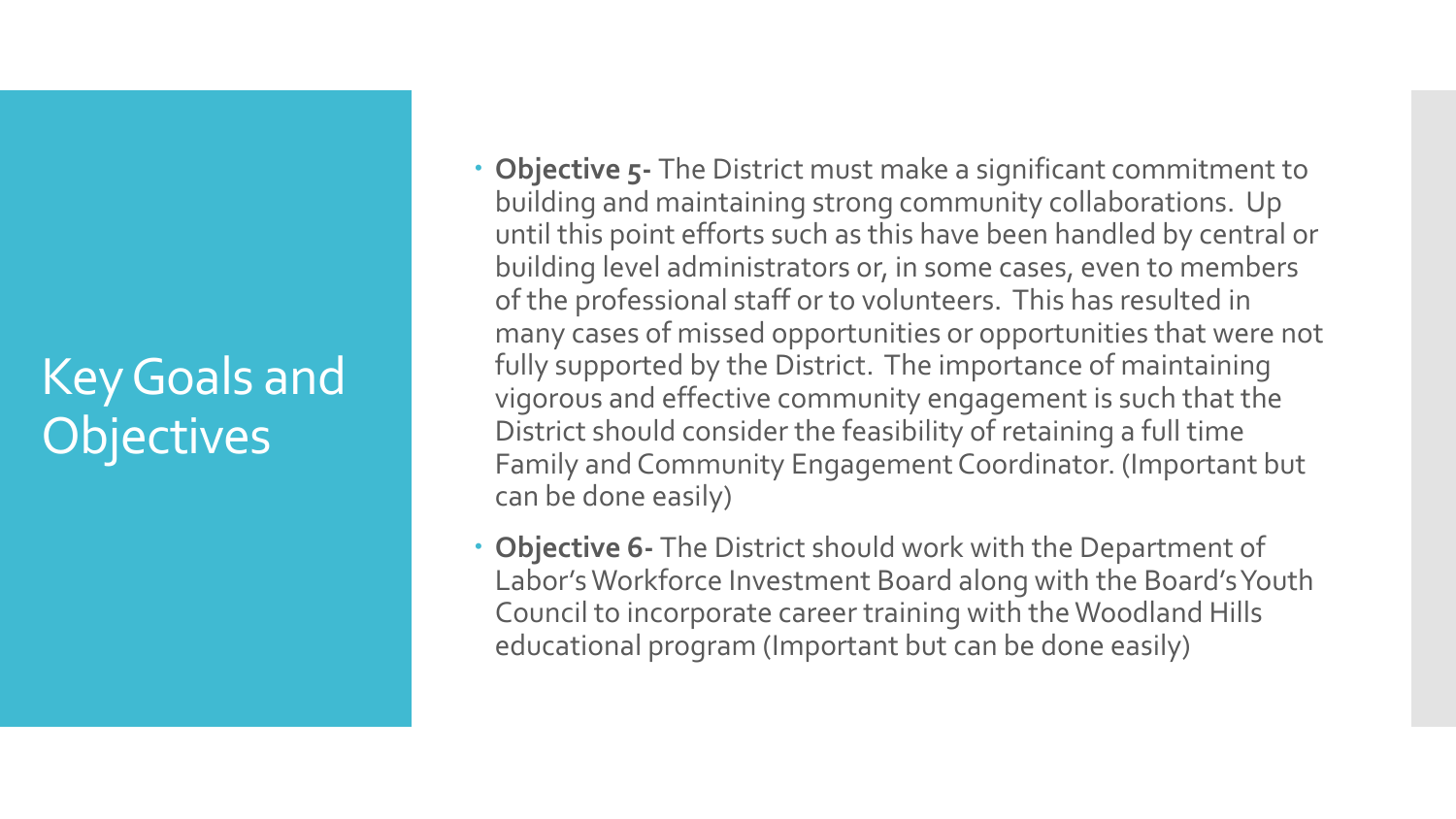- **Goal 3A-** *The goal of any school district is to prepare students for excellence in academic achievement. The first benchmark in that effort is to ensure that students leave third grade reading on grade level and performing at proficiency on the PSSA. Students should also demonstrate high attendance and substantive levels of family engagement*
- **Objective 1-** District Administration should establish goals for attendance, language arts and mathematics for five, four and three-year periods. These goals should be set based on the ultimate aim of reducing the achievement gap by 50%. (Important and Urgent)
- **Objective 2-** District administrators should analyze the alignment of District Math, Language Arts, Science and other curricula to assure that all materials are aligned to the PA Core Standards. This information should be distributed publicly to all members of the school community. (Important but will take time)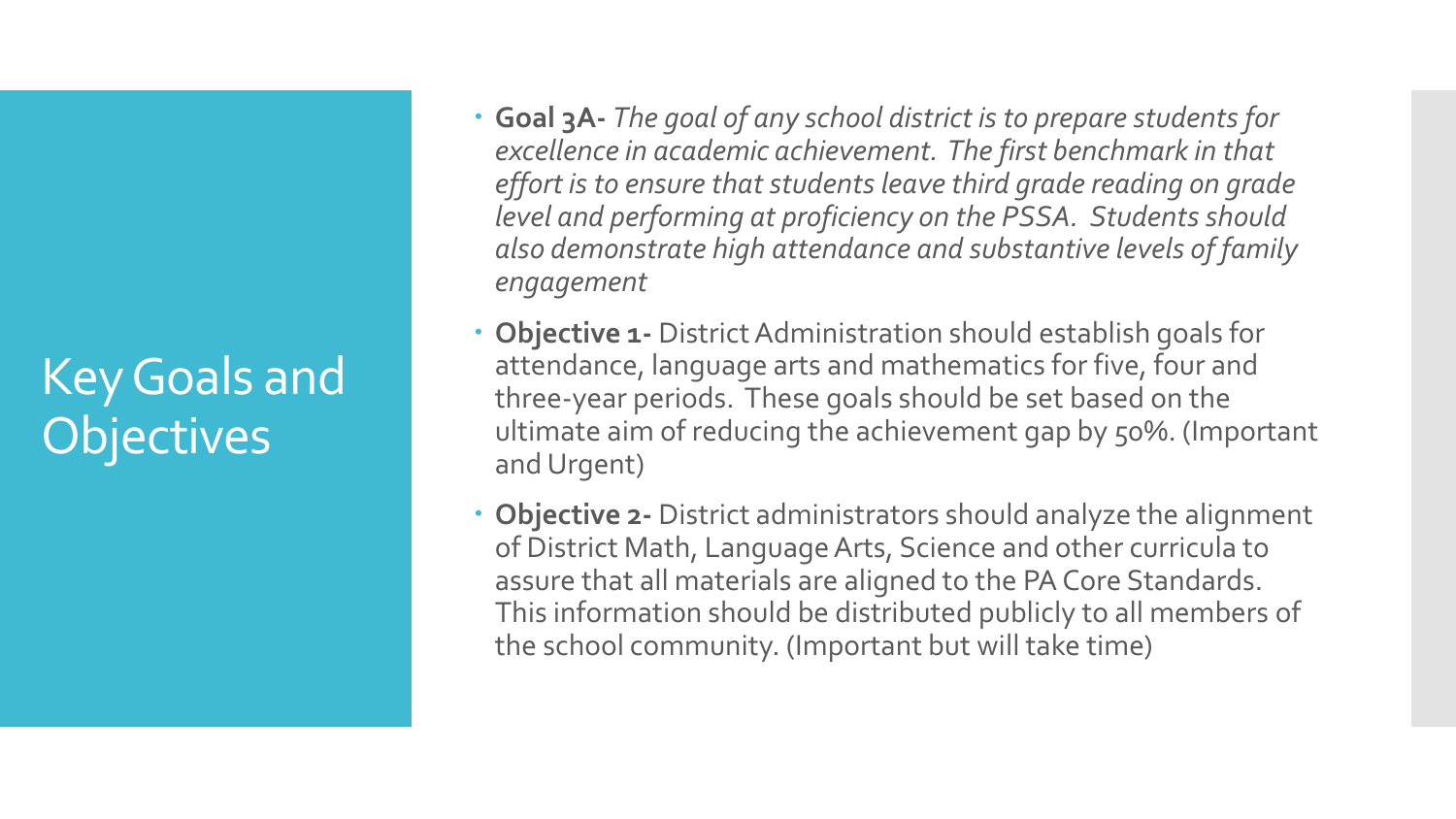- **Objective 3-** The District should undertake additional efforts to publicly describe its implementation of the Multi-Tiered System of Supports. This will include but not be limited to PBIS, Counseling, Tutoring and other supports. Having accomplished this the District should collect and collate data on the use of these supports and make them available to the Board on at least a quarterly basis (Important and Urgent)
- **Objective 4-** The District must complete a comprehensive reassessment of its Pre K through 3 curricula to ensure that all materials are culturally relevant and employ race neutral pedagogies and supporting materials (Important and Urgent)
- **Objective 5-**The District should collect and collate five-year historical data on the performance of students in the early (i.e. Pre K to 3) grades. These data should include performance on local assessments as well as PSSA data. It should also include attendance and discipline disaggregated for ethnicity, gender, transiency and other dimensions. (Important and Done Easily)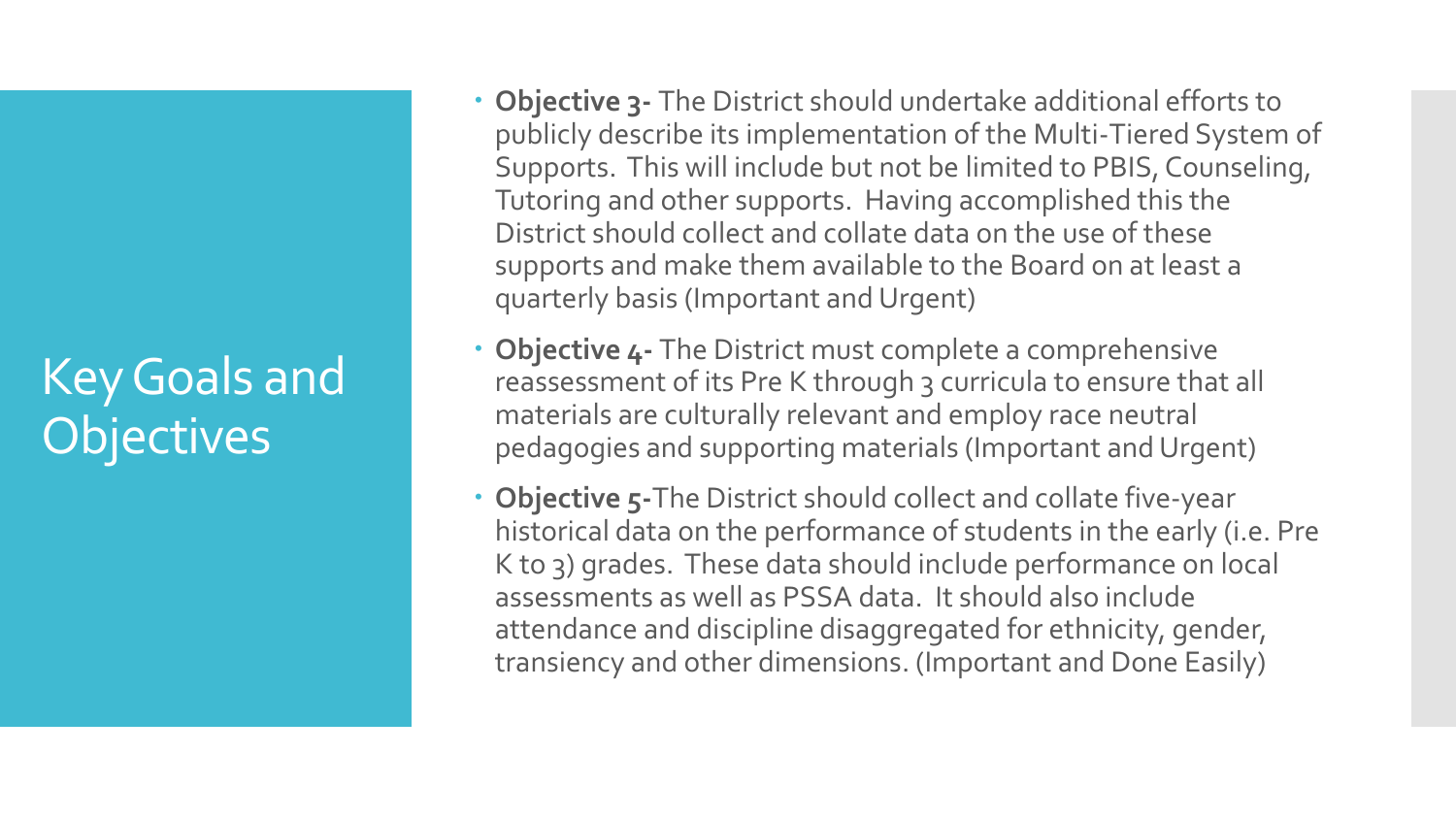**Objective 6-** The District should plan for adding the teaching staff necessary to achieve a student / teacher ratio of no more than 15:1 for classes in grades Kindergarten, First and Second. Accomplishing this strict ration will allow teachers in those grades to provide effective identification of and intervention for students who demonstrate an early need for remediation- particularly in the areas of language arts and basic math skills. While admittedly a cost driver it is also believed that establishing and maintaining such a ratio will ultimately reduce costs associated with providing special education and other services to these students later in their academic career. (Important and Urgent)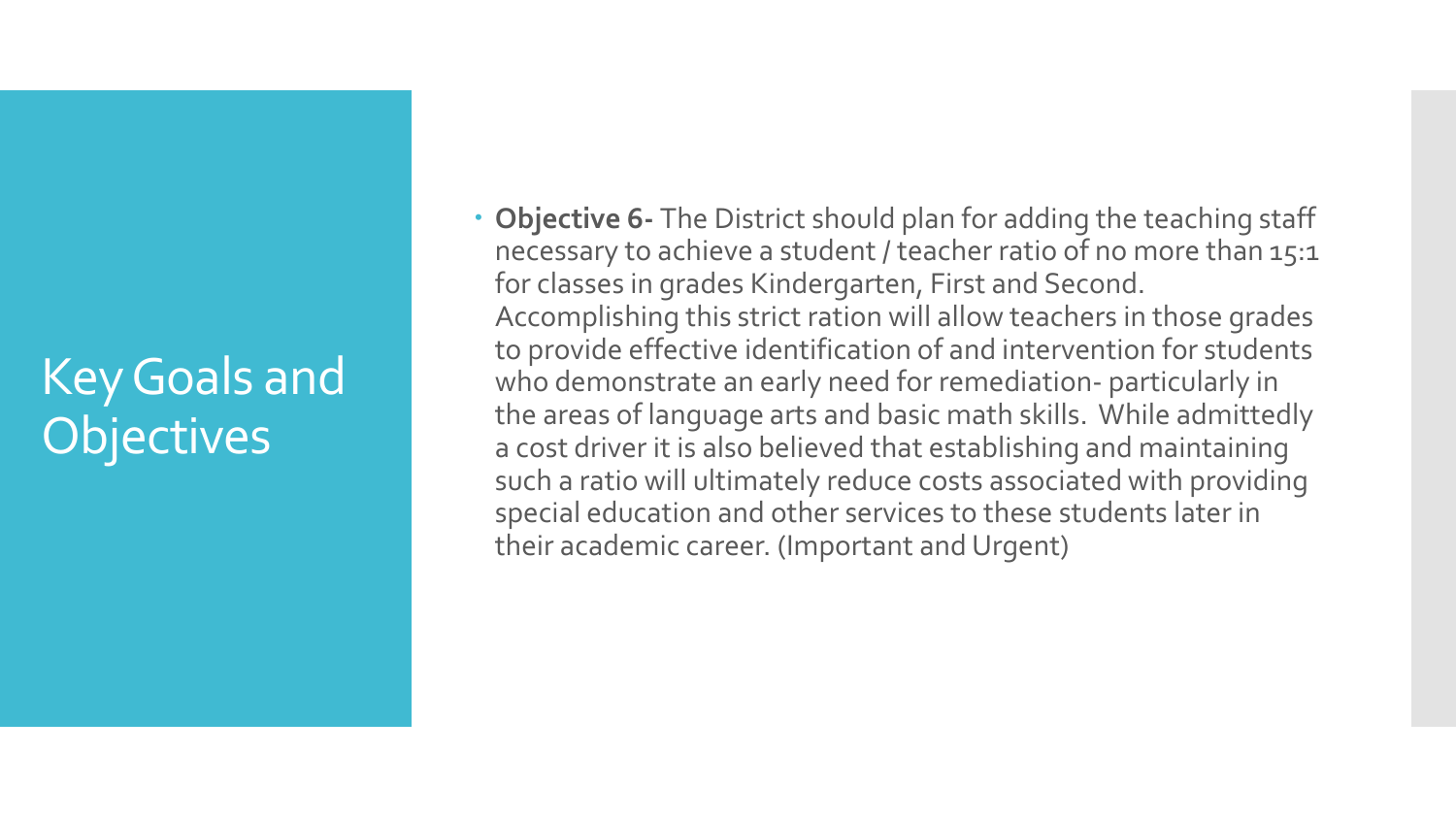- **Goal 3B-***The goal of any school district is to prepare students for excellence in academic achievement. The Woodland Hills School District must take steps to ensure the students exiting the 'basic education' (i.e. grades 4 to 9) are performing at grade level as measured by PSSA, Keystone or other assessment.*
- **Objective 1-** District Administration should establish goals for students in grades 4 to 9 for attendance, language arts, science and mathematics for five, four and three-year periods. These goals should be set based on the ultimate aim of reducing the achievement gap by 50%. (For information on the Achievement Gap see (Important and done without difficulty)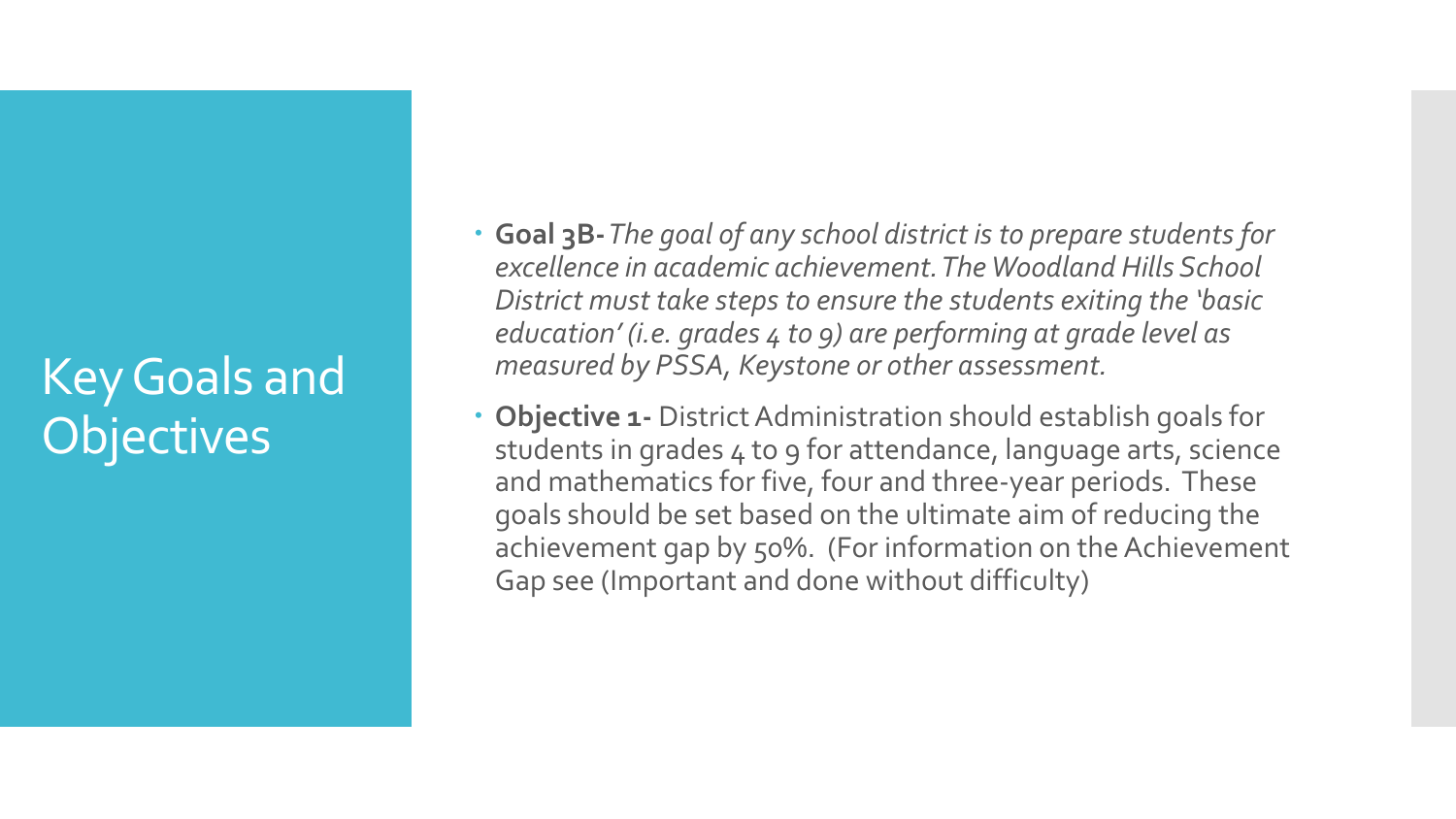- **Objective 2-** District administrators should analyze the alignment of District Math, Language Arts, Science and other curricula in grades 4 - 9 to assure that all materials are aligned to the PA Core Standards. This information should be distributed publicly to all members of the school community. (important but can be done without great difficulty)
- **Objective 3-** The District must complete a comprehensive reassessment of its Grade 4 through 9 curricula to ensure that all materials are culturally relevant and employ race neutral pedagogies and supporting materials. (Important and urgent)
- **Objective 4-**The District should collect and collate five-year historical data on the performance of students in the 'basic education' (i.e. 4 to 9) grades. These data should include performance on local assessments as well as PSSA data. It should also include attendance and discipline disaggregated for ethnicity, gender, transiency and other dimensions (Important and can be done without great difficulty)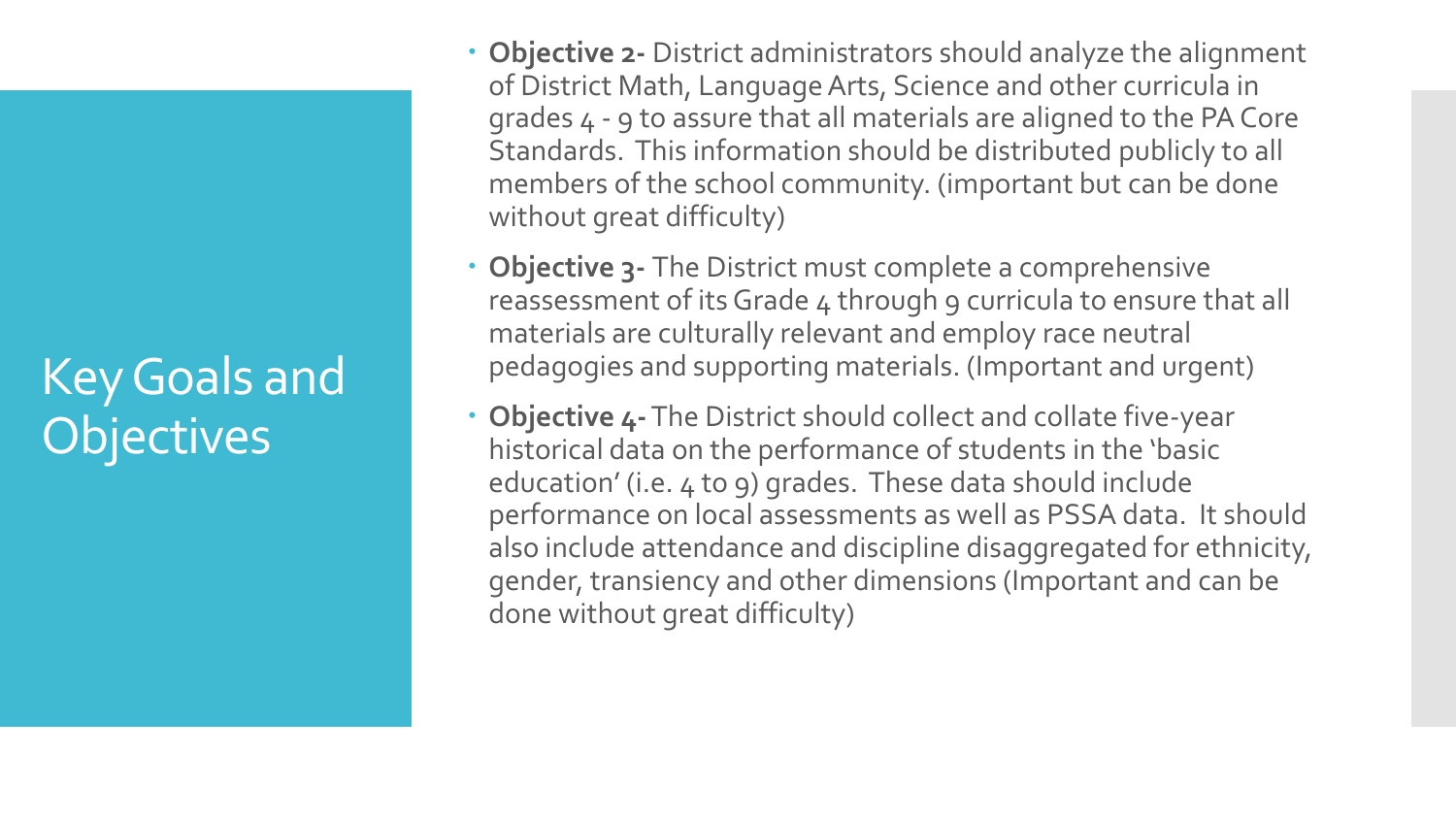- **Goal 3C-** *The Woodland Hills School District must redesign its 'upper division' (i.e. 10-12) grades into a 'Pathways' model. These Pathways should include tracks for students who have mastered the state's basic education content as measured by the Keystone or equivalent assessment. Specific tracks can include, but won't be limited to, a dual enrollment /AP track, Career and Technical Education programs and International Baccalaureate options*
- **Objective 1-** Career Pathways that have already been developed as part of this goal should be supported by Board policies which ensure that each career pathway track is an open enrollment program and that, further, administration will monitor enrollments to ensure that students from traditionally underrepresented groups are given equal opportunity to access challenging content without regard to past academic performance. (Important and Urgent)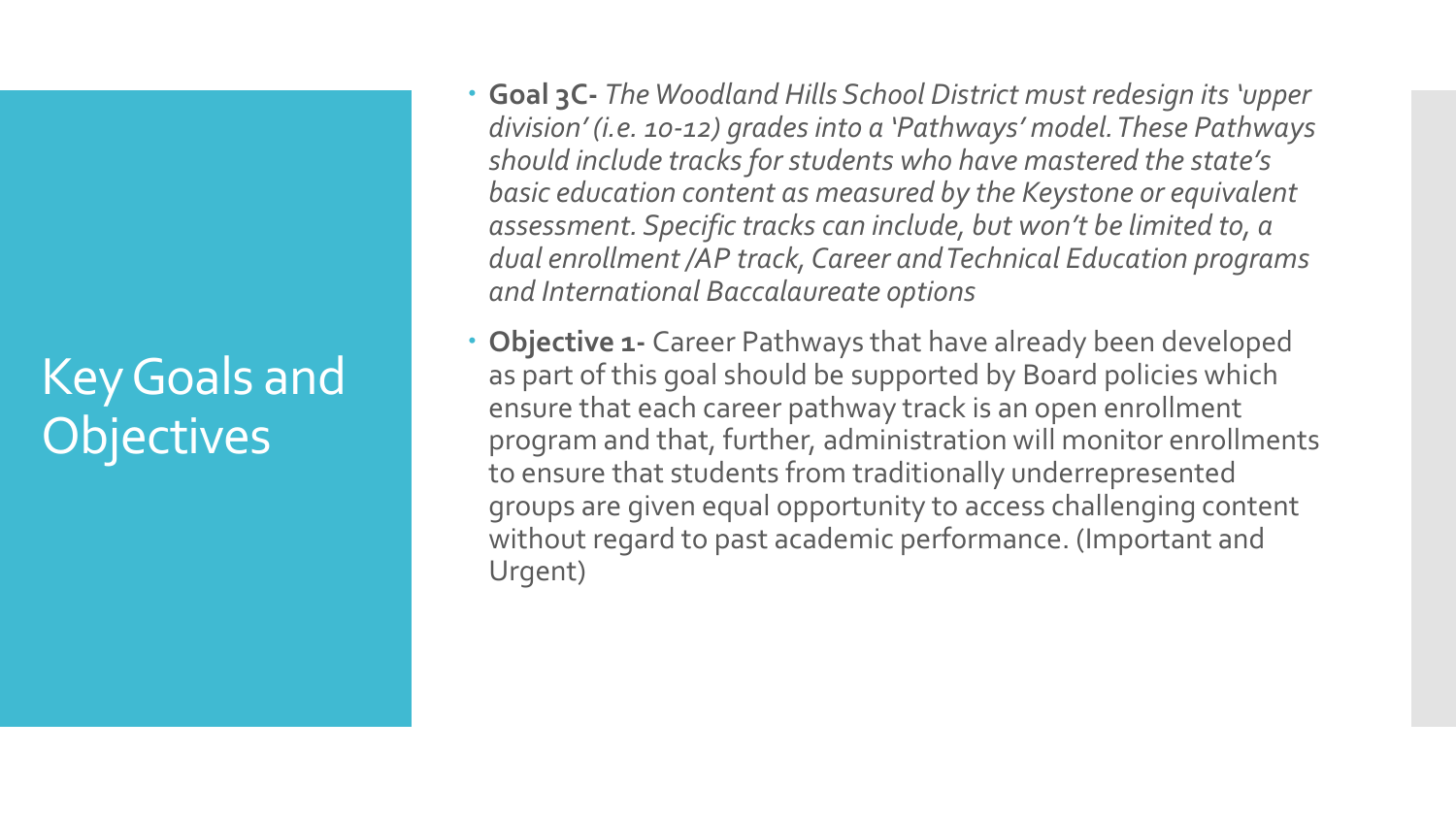**Objective 2-** Caree**r** Pathways that focus on Career and Technical Education created under this goal should culminate with an industry recognized certificate (at the state or national level) being awarded to the student. Students matriculating into any of the Career Pathways and especially the Dual Enrollment/AP pathway must have the opportunity to earn substantial college credit up to and including the possibility of earning an Associate's Degree upon graduation. Examples of recognized credentials could include, but would not be limited to: Safe Serv (culinary arts), Child Care Manager, Automotive Service Excellence (ASE), Microsoft or A+ computer certification, or a Pennsylvania Skills Certificate. For students engaged in advanced academic pathway the option to earn an International Baccalaureate certification will also be desirable. (Important but will take time and some expense)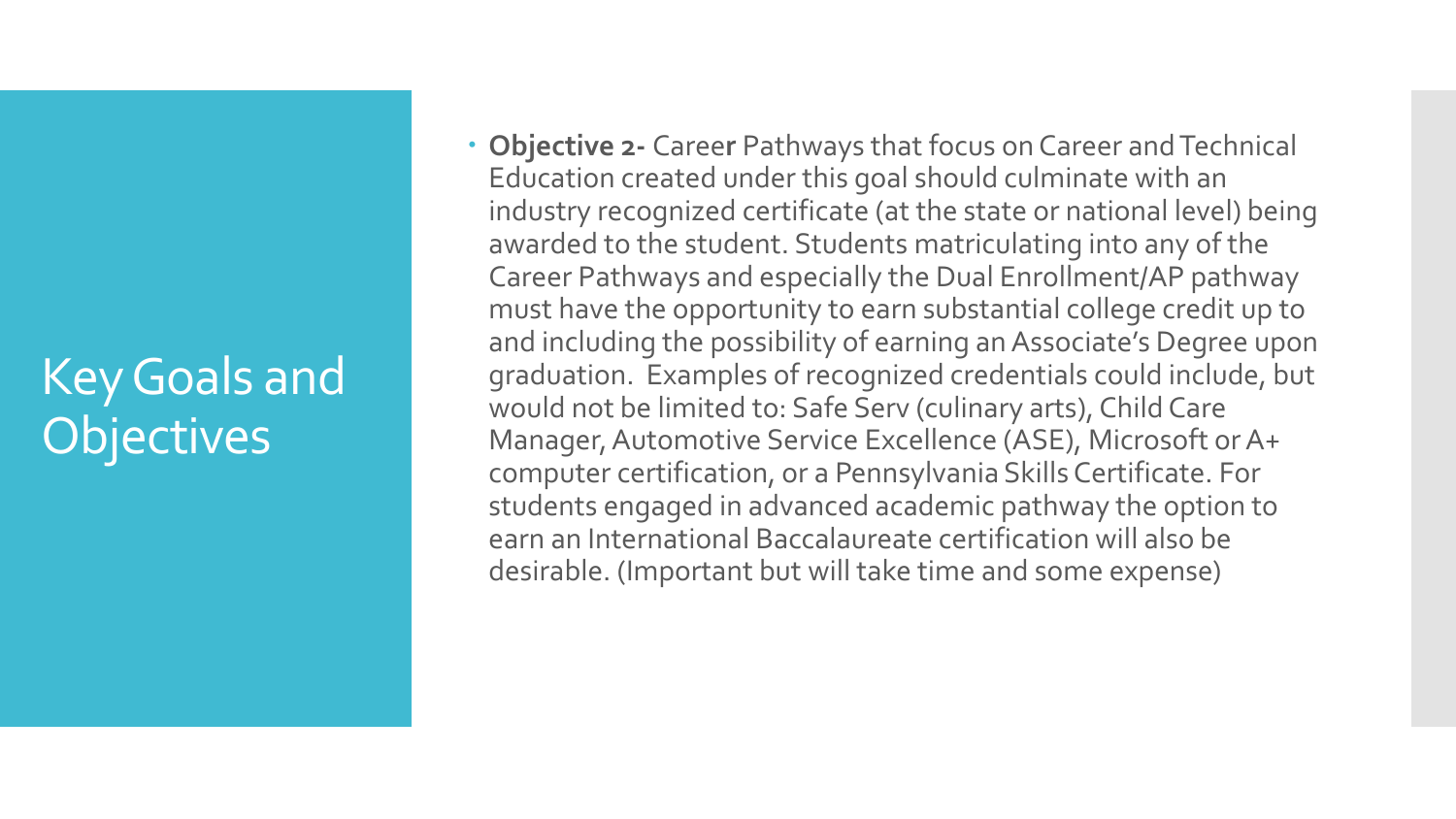- **Objective 3-** The District must provide historical data to the public on past performance of District students in these areas and set goals for the number of students who will be expected to complete an industry credential or earn college credit up to an Associate's Degree. (important but will take time)
- **Objective 4-** The District must complete a comprehensive reassessment of its Grade 9 through 12 curricula to ensure that all materials are culturally relevant and employ race neutral pedagogies and supporting materials (Important and urgent)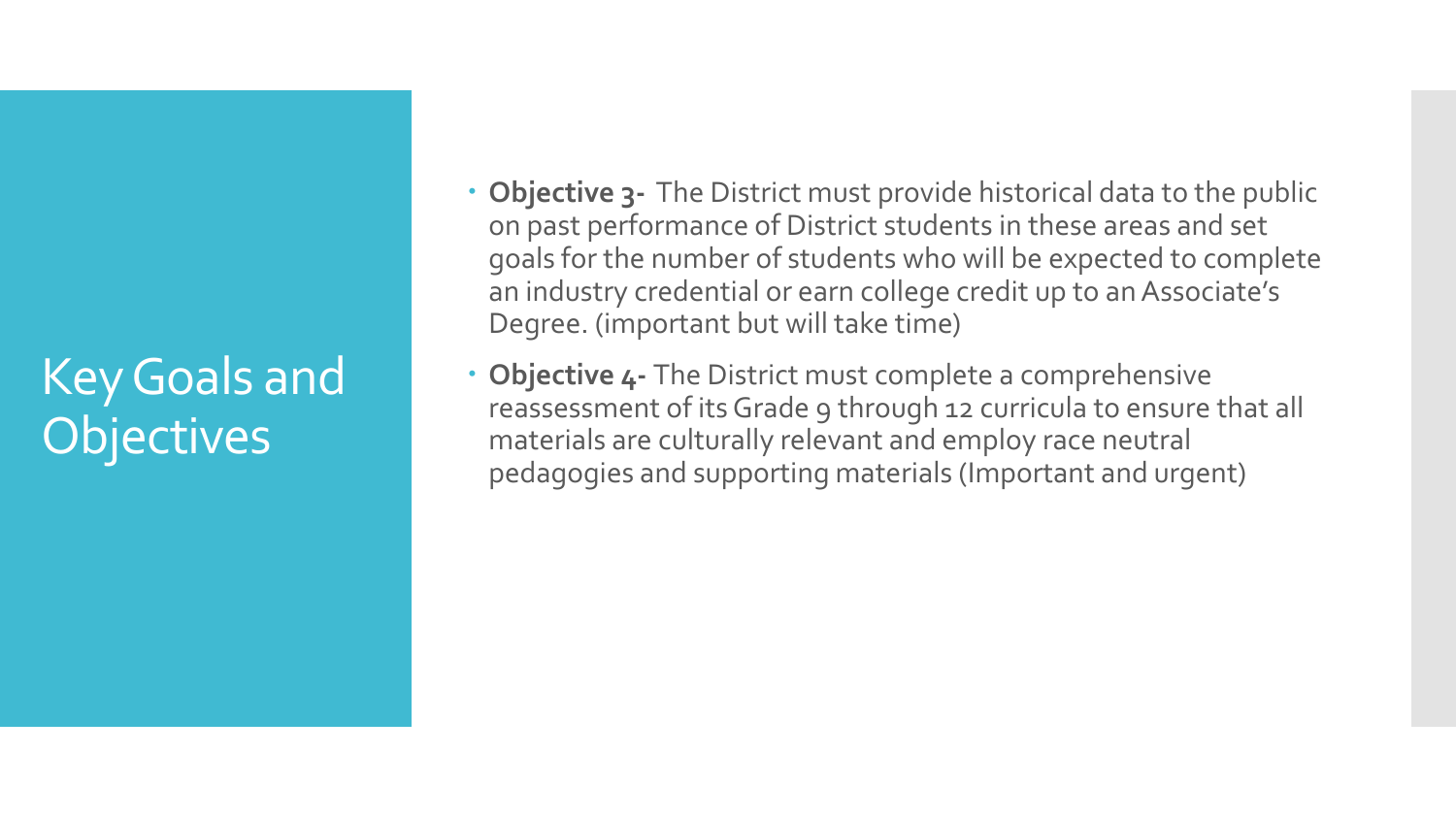- **Goal 4-** *The Board of School Directors and the Administration of the Woodland Hills School District must work to establish trust relationships with the members of the Woodland Hills community. This will be accomplished through building transparent systems of governance that create high levels of support for the Board of School Directors and the District administration*
- **Objective 1-** The Board should authorize the continued operation of the Commission for the purposes of monitoring the implementation of the goals established in this report. The Commission will serve as an advisory council to the Board and will act in a confidential capacity with members pledging nondisclosure in its counsel to the Board. In other words, the members of the Commission/Advisory Council will provide input, advice and guidance to the Board but will not make public pronouncements or statements as that would create a competing governance structure and this would be counterproductive to the intent of the Commission/Advisory Council. (Important and Urgent)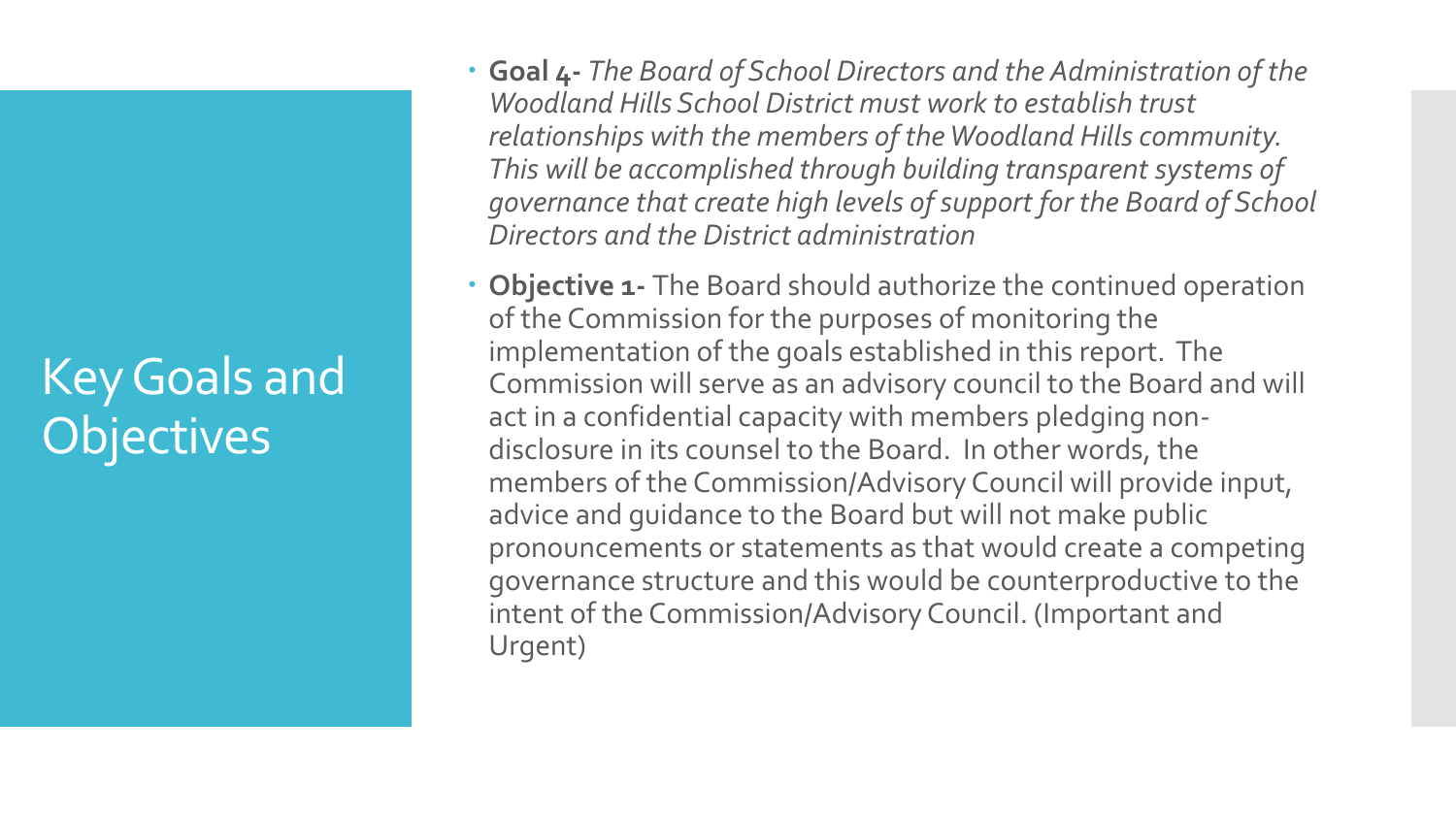**Objective 2-** The Board should develop a policy that guides District administration on the recruitment, application screening, interviewing and recommendation of candidates for positions within the District. This will also include a process for ensuring that all candidates employed by the District embrace the values and beliefs needed to work productively and successfully in the diverse environment that is the Woodland Hills School District. Special emphasis is to be placed on the recruitment and retention of qualified minority candidates (Important and Urgent) See Appendices F,G, H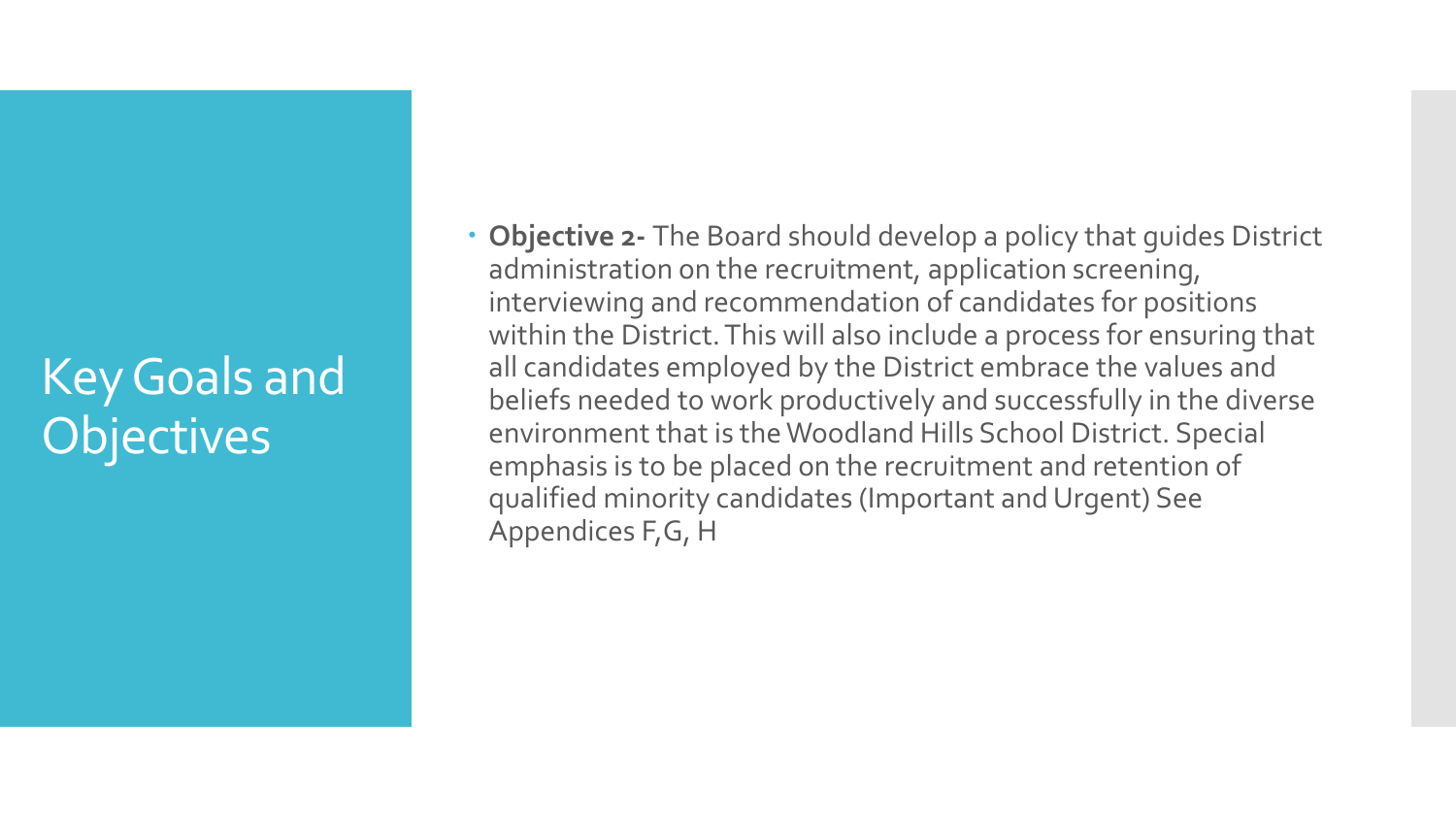**Objective 3-** A root cause of the issues that have brought the Woodland Hills School District to its present state is the lack of formal commitment to the ideas of equity and equitable outcomes for all students. Whether this lack of commitment is real or perceived it is, nonetheless, operative in the minds of many of its residents both African-American and Caucasian. It would be difficult to identify concrete actions or policies that demonstrate the organizational focus on achieving the equitable outcomes the District was founded to provide. It is essential that the District formalize its commitment to achieving equity in all areas of operation. The Commission believes that this can best be accomplished by creating the position of Equity Director or Equity Officer as a cabinet level position within the District's administrative framework (Important and Urgent) (Job Description under Appendix E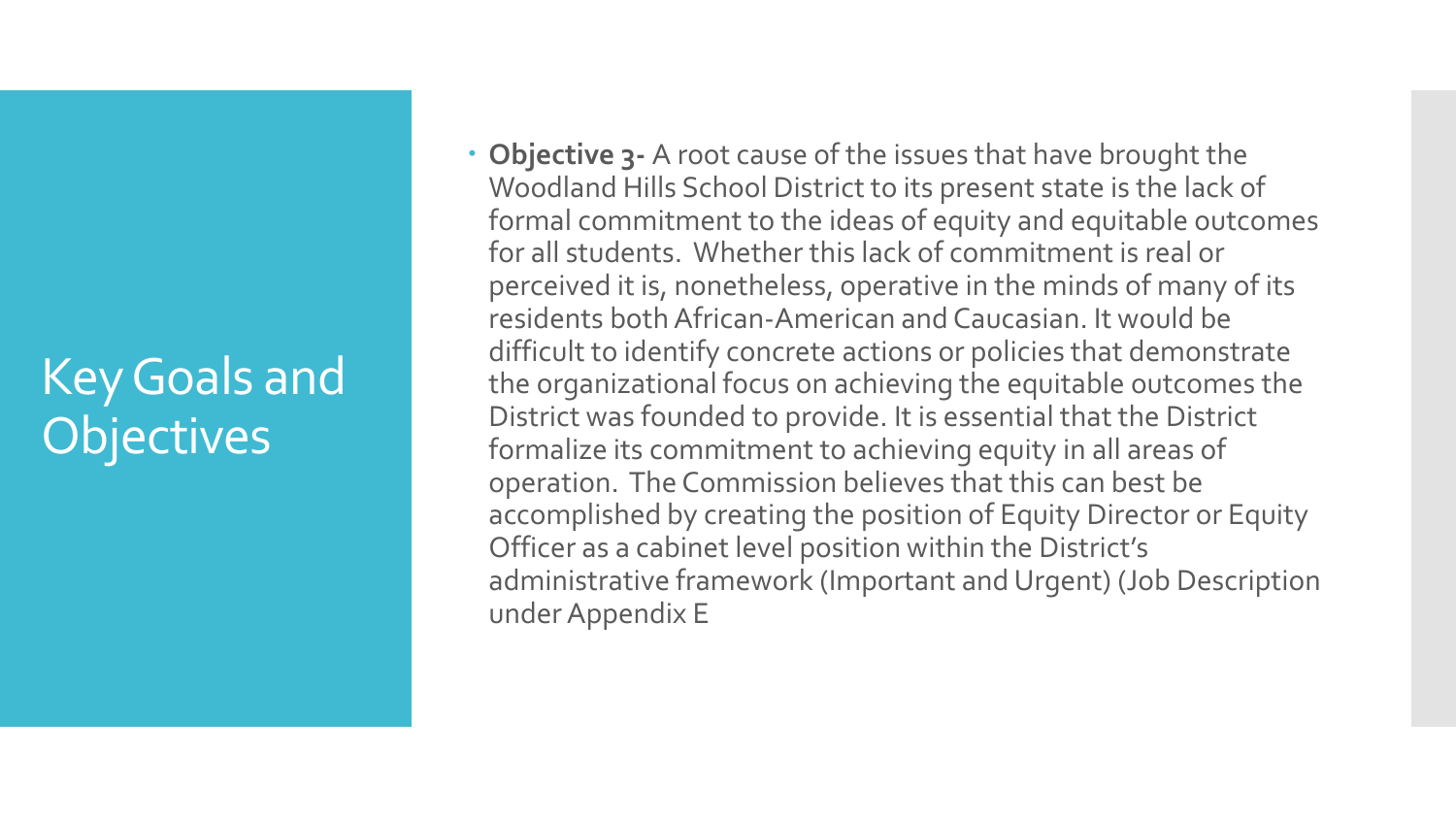- **Objective 4-** The Board should undertake a comprehensive review and update off ALL Board policies to assure that all these foundational documents are in alignment and serve the best interests of the students of the District. (Important and Urgent)
- **Objective 5-** The Board should develop policy that formalizes the alignment of all recommendations outlined in this report at every grade level and within each building. In other words, there needs to be a policy or administrative regulation that describes how programs will be monitored for alignment at all levels (Important and urgent)
- **Objective 6-** The Board of School Directors should work to develop a new and simplified vision for the Woodland Hills School District and should work to vividly describe the goals it has established and the metrics for measuring progress towards those goals. Those goals should include the goals and objectives outlined here as well as other goals developed henceforth. All of these should be directly aimed at ensuring the success of students and staff within the District. (Important but will need time)